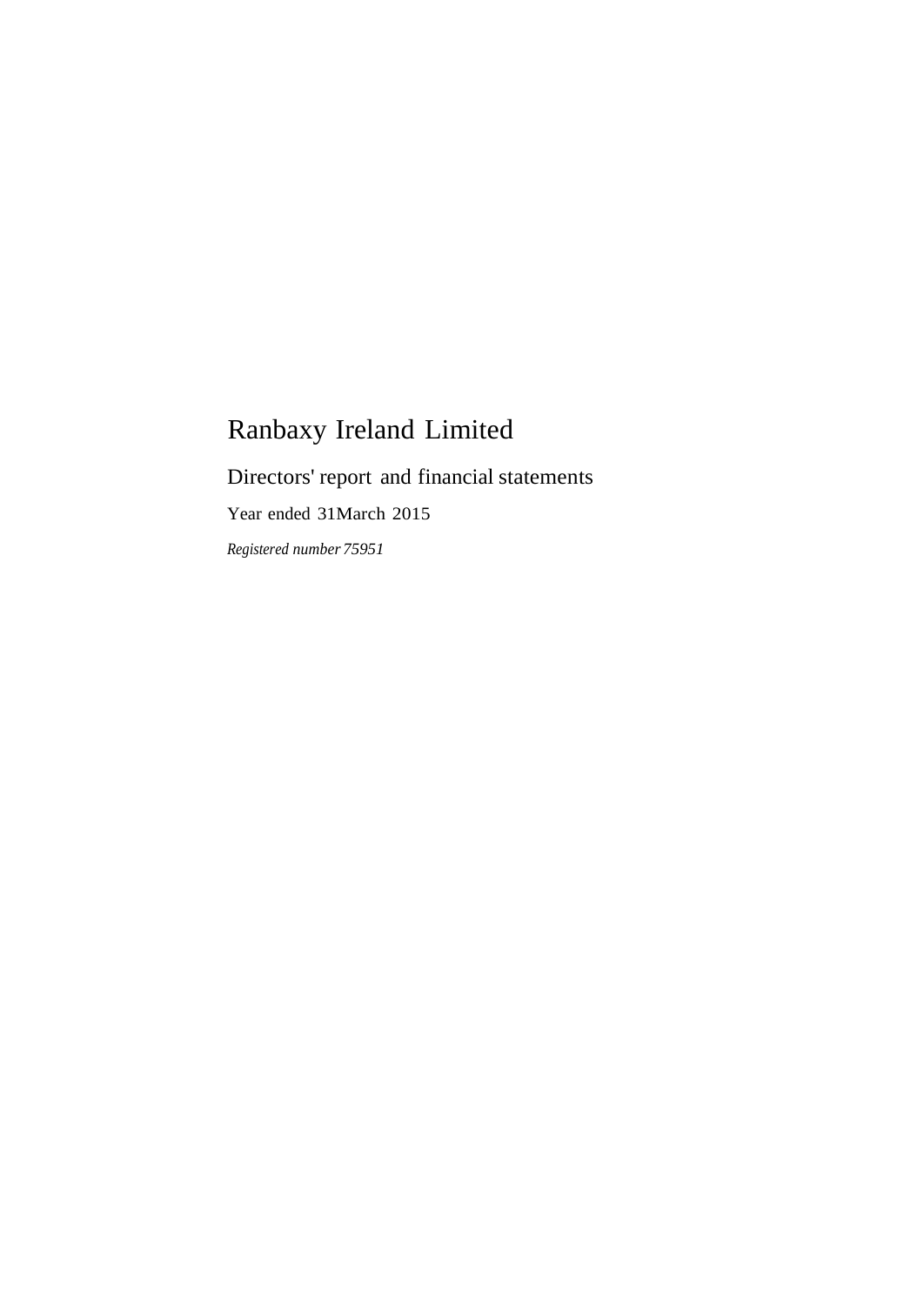## Directors' report and financial statements

| Coments                                        | Page           |
|------------------------------------------------|----------------|
| Directors and other information                |                |
| Directors' report                              | $2 - 3$        |
| Statement of directors' responsibilities       | $\overline{4}$ |
| Independent auditor's report                   | $5 - 6$        |
| Statement of accounting policies               | $7 - 9$        |
| Profit and loss account                        | 10             |
| <b>Balance</b> sheet                           | $\blacksquare$ |
| Cash flow statement                            | 12             |
| Notes forning part of the financial statements | $13 - 21$      |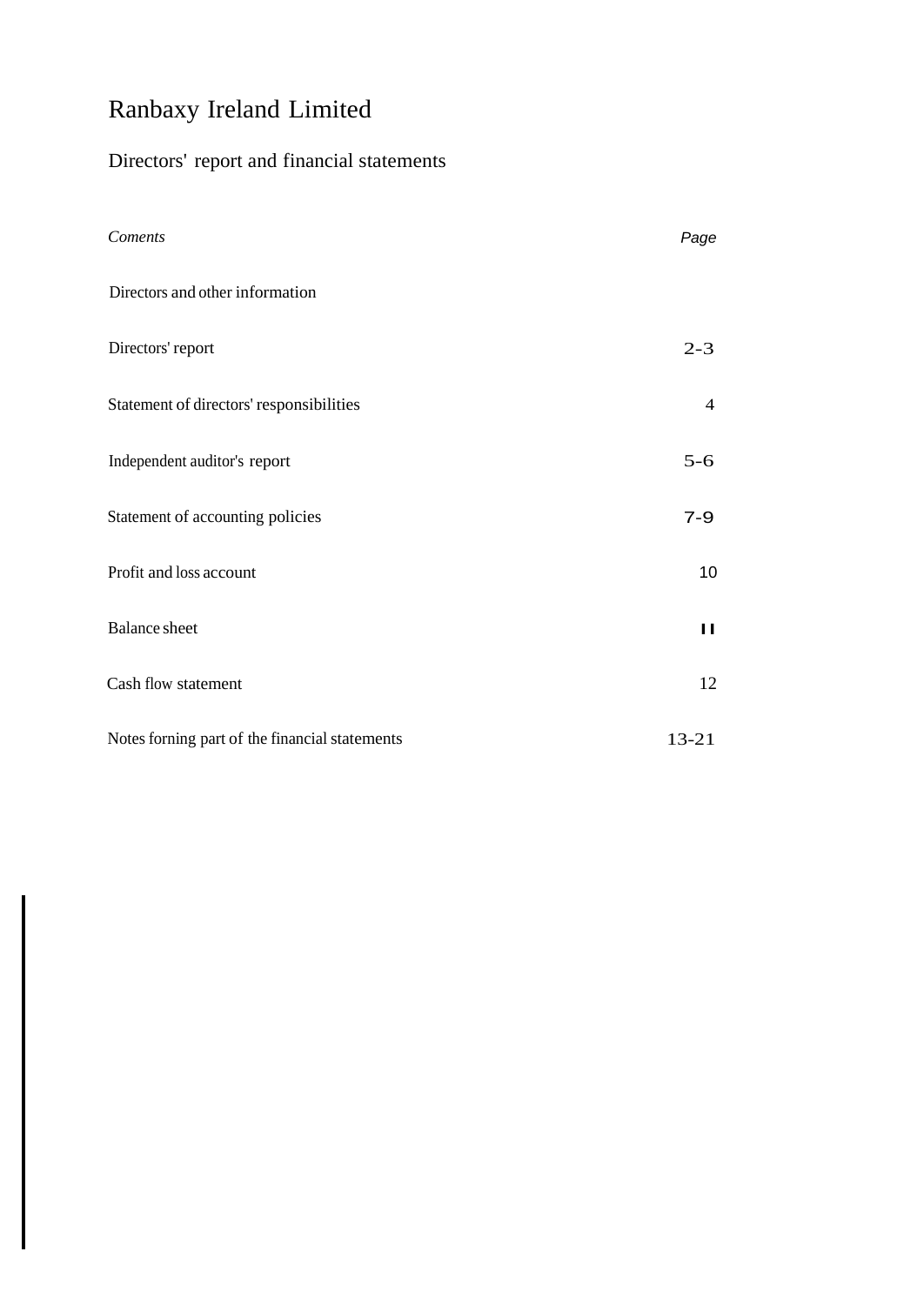# Directors and other infomation

| <b>Directors</b>  | A. Malhotra (India)<br>V.Sattanthan (Irish)<br>N.Sharma (India)<br>Rajesh V Shah (appointed 30 January 2015) |
|-------------------|--------------------------------------------------------------------------------------------------------------|
| Secretary         | S. Moloney                                                                                                   |
| Registered office | Spafield<br>Cork Road<br>Casbel<br>Co. Tipperary                                                             |
| Auditor           | <b>KPMG</b><br><b>Chartered Accountants</b><br>90 South Mall<br>Cork                                         |
| <b>Bankers</b>    | <b>Ulster Bank Limited</b><br>49 Liberty Square<br>Thurles<br>Co. Tipperary                                  |
|                   | Allied Irish Bank<br>66 Main Street<br>Cashel<br>Co. Tipperary                                               |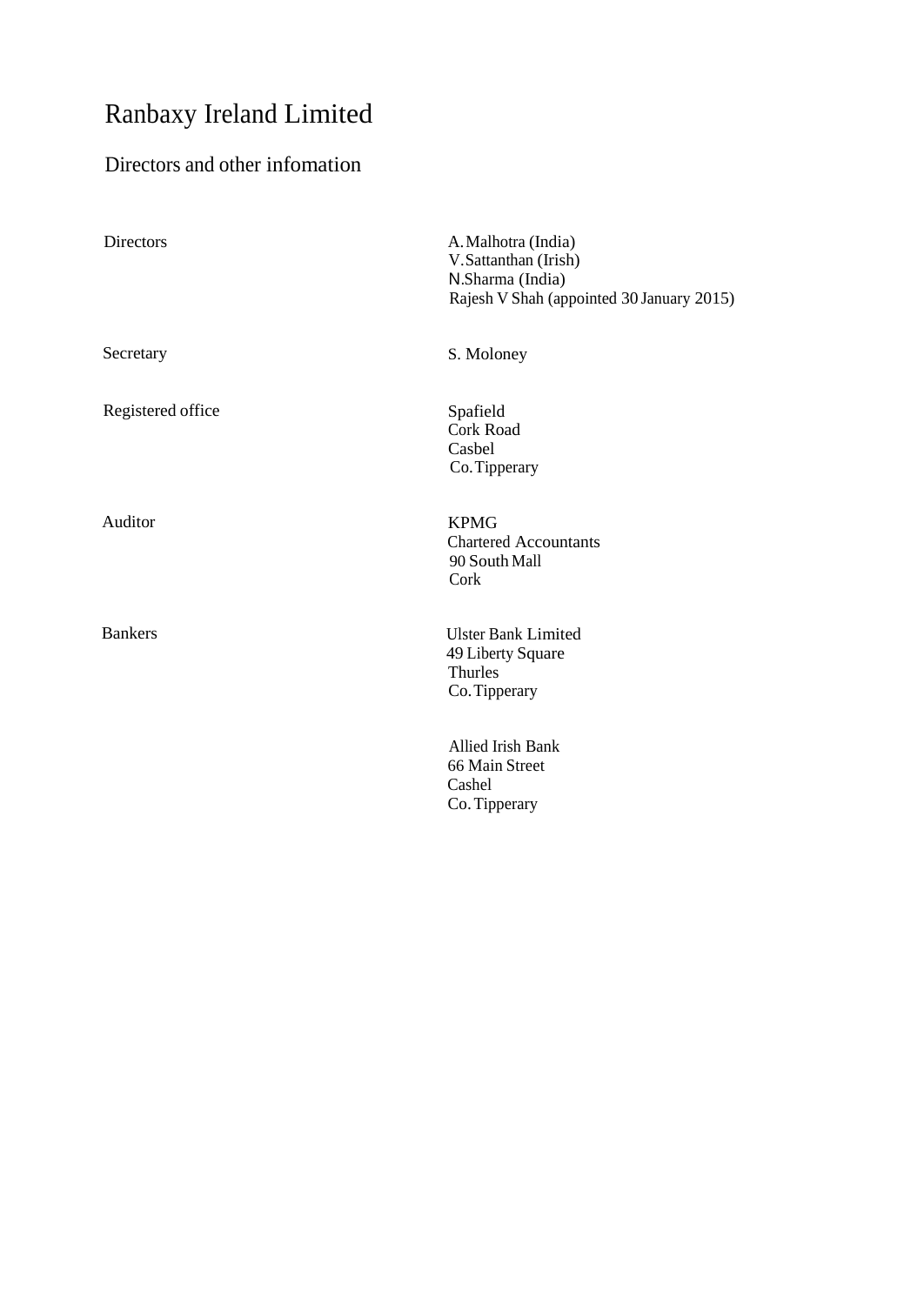### Directors report

The directors present their annual report and the audited financial statements for the year ended 31 March 2015.

Principal activities, business review and future developments

The principal activity of the company is the manufacture, processing and selling of pharmaceutical products. One of the largest sales markets for the company is Poland and a Ranbaxy group company performs promotion and marketing activities on behalf of the company in this region. The costs of these activities are recharged to the company.

The directors are satisfied with the performance of the company during the period.

Principal risks and uncertainties

The directors considerthat the following are the principal risk factors that could materially and adversely affect the company, which are similar risks to those of the parent company Ranbaxy Laboratories Limited.

#### Economic risk:

The risk of unrealistic increases in wages or infrastructure cost impacting adversely on competitiveness of the group and its principal customers.

These risks are managed by innovative product sourcing and strict control of costs.

#### Competition risk:

The directors of the company and subsidiaries managecompetition risk through close attention to customer service levels and product innovation.

Financial risk:

Each of the companies within the group has budgetary and financial reporting procedures, supported by appropriate key performance indicators, to manage credit, liquidity and other financial risk.

#### People in our business:

The continued success of the group has been achieved by the people working in it.Each of the subsidiaries is managed separately but reflects the group philosophy and ethos. There are many long serving members of staff and the relatively low turnover of personnel reflects the general policy of providing good terms and conditions of employment while dealing with staff as well as the other stakeholders in the business, in a fair and consistent manner.Their continued loyalty and hard work is much appreciated.

Results and dividends

The profit for the year after taxation amounted to €2,797,064 *(2014: 15 month period: €5,*775,*716).*

The directors declared, approved and paid interim dividends, in respect ofthe year ending 31 March 2015, on 21 March 2015, of€2,000,000.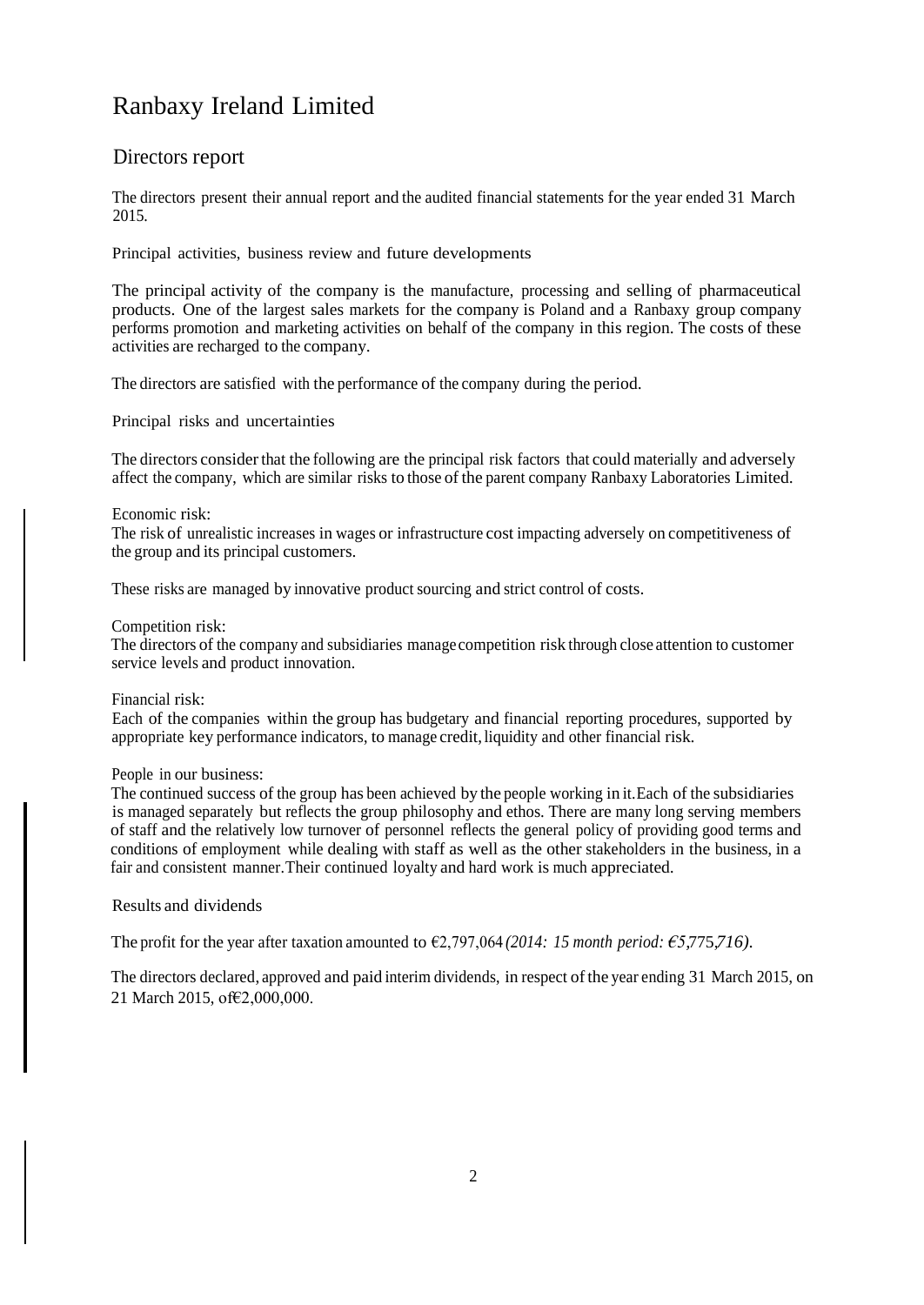### Directors report *(continued)*

Directors and secretary and their interests

In accordance with the company's Articles of Association the directors are notrequired to retire by rotation.

On 30 January 2015 Rl\iesh V Shah was appointed as a director.

The directors and secretary who held office at 31 March 2015, as set out on page I, had no interests in the shares of the company or other group companies.

Post balance sheet events

There have been no significant events affecting the company since 31 March 2015.

Accounting records

The directors believe that they have complied with the requirements of Section 202 of the Companies Act, 1990 with regard to books of account by employing personnel with appropriate expertise and by providing adequate resources to the financial function. The books of account are maintained at Spafield, Cork Road, Cashel, Co. Tipperary.

### Auditor

In accordance with Section 160 (2) of the Companies Act, 1963, the auditor, KPMG, Chartered Accountants, will continue in office.

On behalf of the board V. Sattanthan *Director*

*Director*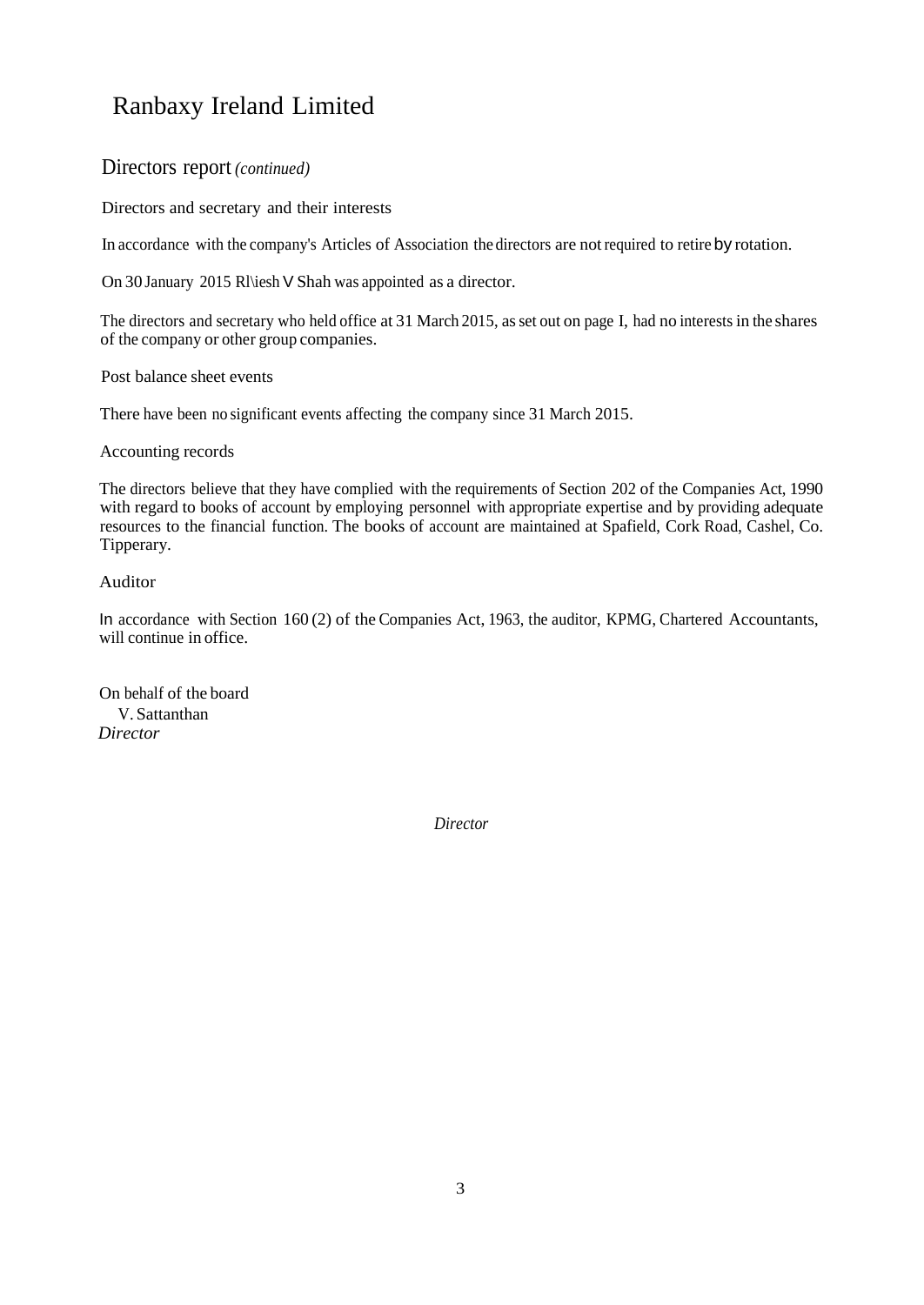### Statement of directors responsibilities

The directors are responsible for preparing the Directors' Report and financial statements in accordance with applicable law and regulations.

Company law requires the directors to prepare financial statements for each financial year. Under that law the directors have elected to prepare the financial statements in accordance with Genemlly Accepted Accounting Pmctice in Ireland, comprising applicable law and the accounting standards issued by the Financial Reporting Council and promulgated by the Institute of Chartered Accountants in ireland.

The financial statements are required by law to give a true and fair view of the state of affairs of the company and of its profit or loss for that period.

In preparing these financial statements, the directors are required to:

- select suitable accounting policies and then apply them consistently;
- make judgements and estimates that are reasonable and prudent;
- prepare the financial statements on the going concern basis unless it is inappropriate to presume that the company will continue in business.

The directors are responsible for keeping proper books of account that disclose with reasonable accuracy at any time the financial position of the company and enable them to ensure that the financial statements comply with the Companies Acts, 1963 to 2013. They are also responsible for taking such steps as are reasonably open to them to safeguard the assets of the company and to prevent and detect fraud and other irregularities.

The directors are also responsible for preparing a Directors' Report that complies with the requirements of the Companies Acts, 1963 to 2013.

/On behalf of the board V. Sattanthan *Director*

*Director*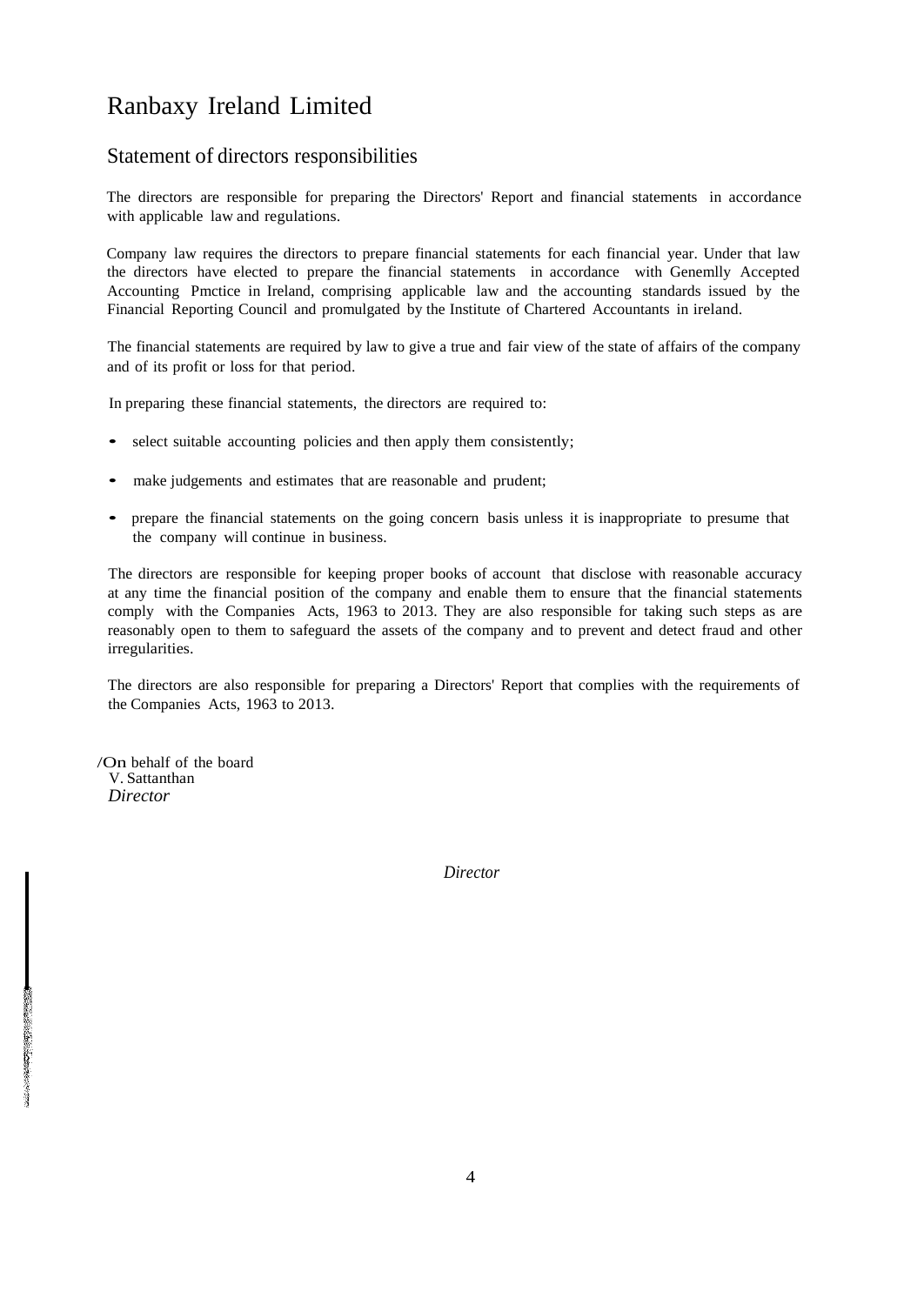### Independent auditor's report to the members of Ranbaxy Ireland Limited

We have audited the financial statements("financial statements") of Ranbaxy Ireland Limited for the year ended 31 March 2015 which comprise the Profit and Loss Account, the Balance Sheet, the Cash Flow Statement, and the related notes. The financial reporting framework that has been applied in their preparation is Irish law and accounting standards issued by the Financial Reporting Council and promulgated by the Institute of Chartered Accountants in Ireland (Generally Accepted Accounting Practice in Ireland).

This report is made solely to the company's members, as a body, in accordance with section 193 of the Companies Act 1990. Our audit work has been undertaken so that we might state to the company's members those matters we are required to state to them in an auditor's report and for no other purpose. To the fullest extent permitted by law, we do not accept or assume responsibility to anyone other than the company and the company's members as a body, for our audit work, for this report, or for the opinions we have formed.

#### Respective responsibilities of directors and auditor

As explained more fully in the Statement of directors' responsibilities set out on page 4 the directors are responsible for the preparation of the financial statements giving a true and fair view. Our responsibility isto audit and express an opinion on the financial statements in accordance with Irish law and International Standards on Auditing (UK and Ireland}. Those standards require usto comply with the Ethical Standards for Auditors issued by the Auditing Practices Board.

#### Scope of the audit of the financial statements

An audit involves obtaining evidence about the amounts and disclosures in the financial statements sufficient to give reasonable assurance that the financial statements are free from material misstatement, whether caused by fraud or error. This includes an assessment of: whether the accounting policies are appropriate to the company circumstances and have been consistently applied and adequately disclosed; the reasonableness of significant accounting estimates made by the directors; and the overall presentation of the financial statements. In addition, we read all the financial and non-financial information in the annual report to identify material inconsistencies with the audited financial statements. If we become aware of any apparent material misstatementsor inconsistencies we consider the implications for our report.

### Opinion on financial statements

In our opinion:

- the financial statements give a true and fair view, in accordance with Generally Accepted Accounting Practice in Ireland, of the state of the company's affairs as at 31 March 2015 and of its profit for the year then ended; and
- the financial statements have been properly prepared in accordance with the Companies Acts <sup>1963</sup> to 2013.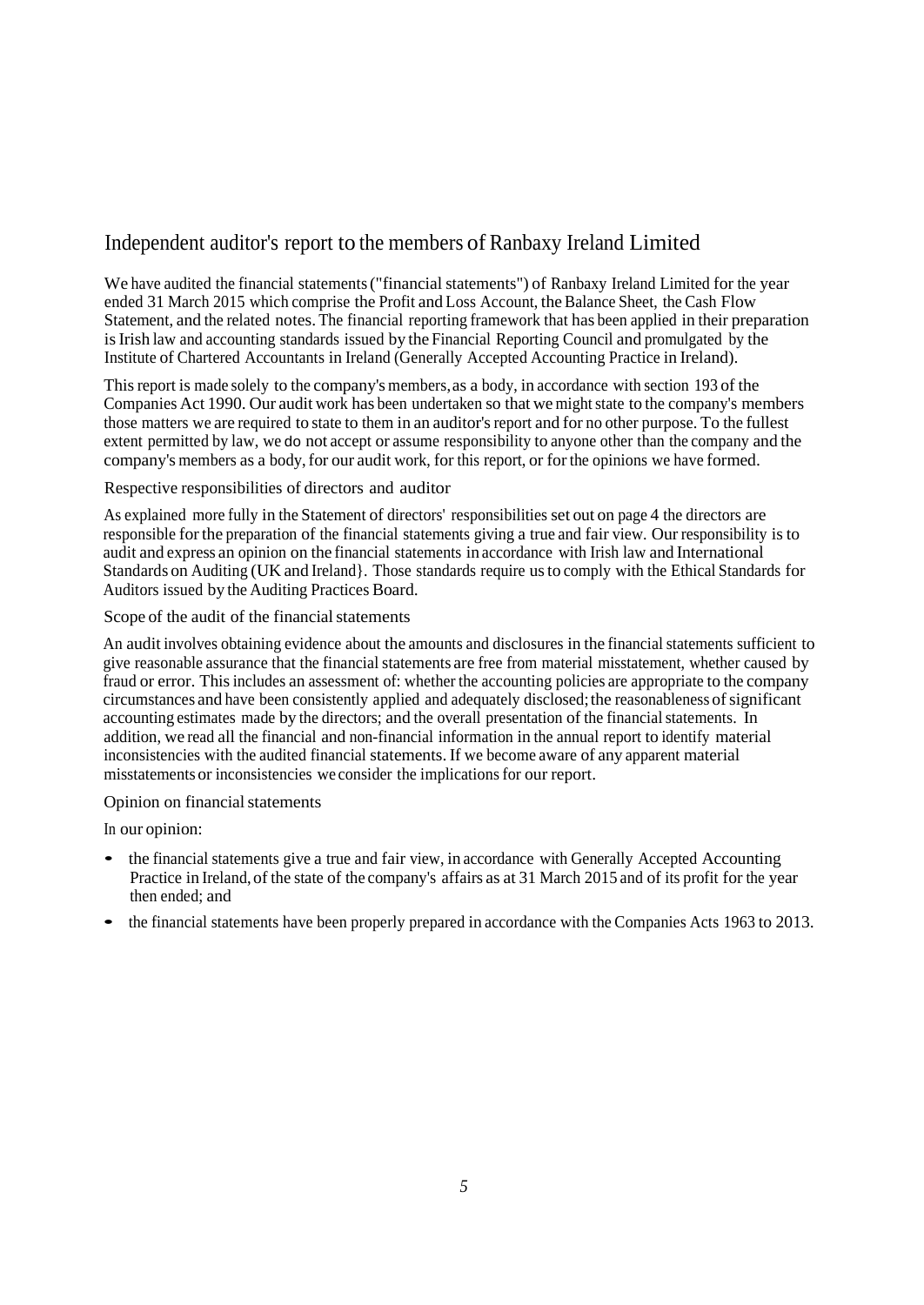### Independent auditor's report to the members ofRanbaxy Ireland Limited *(continued)*

Matters on which we are required to report by the Companies Acts 1963 to 2013

We have obtained all the information and explanations which we consider necessary for the purposes of our audit.

The financial statements are in agreement with the books of account and, in our opinion, proper books of account have been kept by the company.

In our opinion the information given in the directors'report is consistent with the financial statements.

The net assets of the company, as stated in the balance sheet are more than half of the amount of its called-up share capital and, in our opinion, on that basis there did not exist at 3I March 2015 a financial situation which under Section 40(1) of the Companies (Amendment) Act, 1983 would require the convening of an extraordinary general meeting of the company.

Matters on which we are required to report by exception

We have nothing to report in respect of the provisions in the Companies Acts 1963 to 20!3 which require us to report to you if, in our opinion the disclosures of directors' remuneration and transactions specified by law are not made.

*Celine Fox* for and on behalf of KPMG Chartered Accountant,Statutory Audit Firm *Date: 90 Sowh Mall Cork*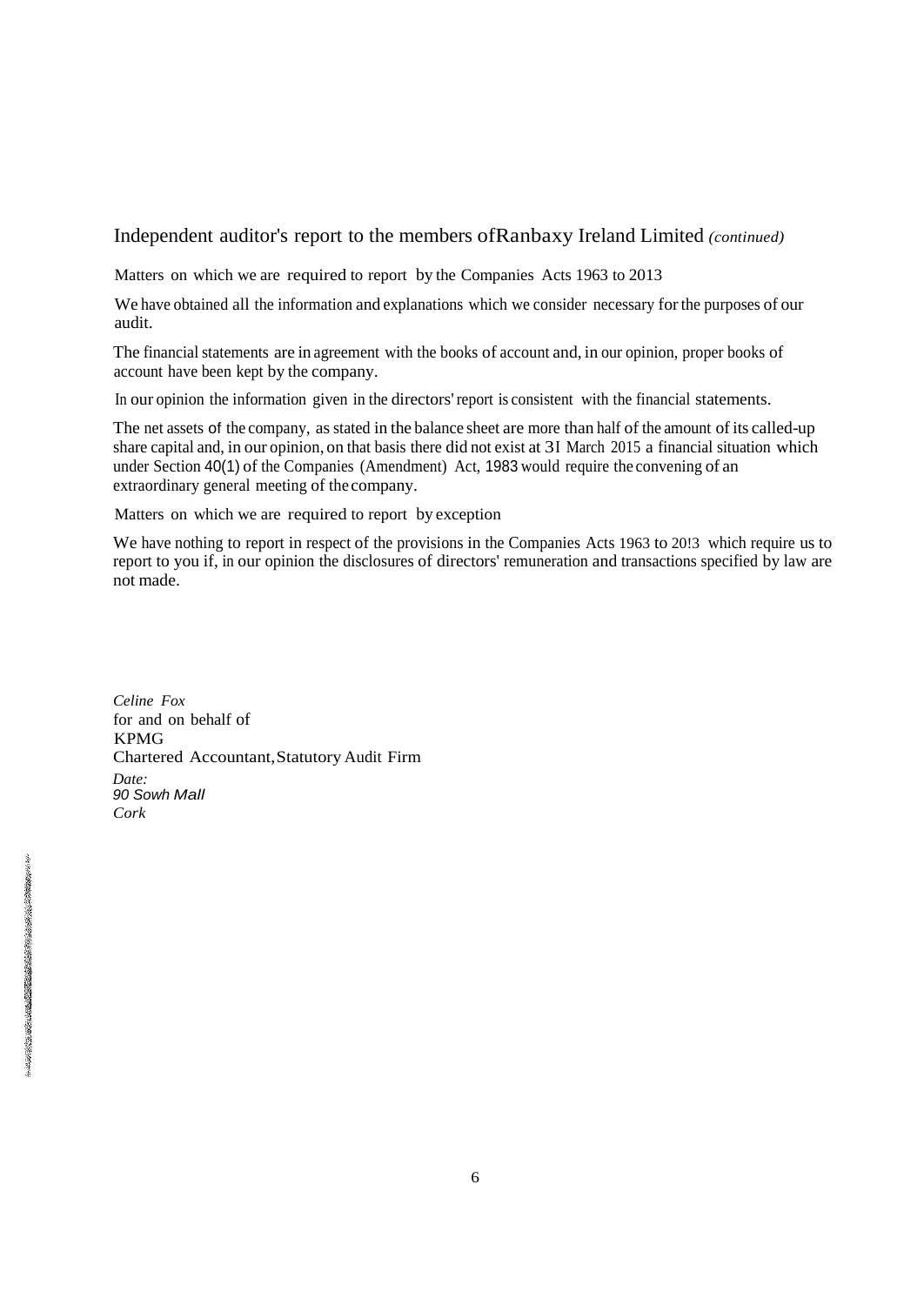### Statement of accounting policies

The following accounting policies have been applied consistently in dealing with items which are considered material in relation to the company's financial statements.

#### Basis of preparation

The financial statements are prepared in accordance with generally accepted accounting principles under the historical cost convention, *as* modified to include the revaluation of land and buildings, and comply with financial reporting standards of the Financial Reporting Council, *as* promulgated by The Institute of Chartered Accountants in Ireland.

#### Turnover

Turnover represents amounts invoiced excluding value added tax in respect of the sale of goods and supply of services which have been carried out during the year. Turnover for sale of goods is recognised when the significant risks and rewards of ownership have been transferred to the buyer. Transfer occurs when the product is received at the customer's warehouse. Turnover for provision of services is recognised when services rendered to customers are completed and the right to reserve payment is established.

#### Intangible fixed assets

Licences purchased by the company are recorded at cost and are amortised to nil. Amortisation is calculated so *as* to write off the cost of an asset, less its estimated residual value, over the useful economic life of that asset *as* follows:

Product licences 5-lOYears

Intangible assets are reviewed for impainnent if events or changes in circumstances indicate that the carrying value may not be recoverable.

Tangible fixed assets and depreciation

Plant and machinery are stated at cost less accumulated depreciation.

Land and buildings are carried at revalued amount less accumulated depreciation. Formal valuations are undertaken by independent professional valuers at least every five years. Interim valuations are undertaken as required to ensure that there is no material difference between carrying values and current values.

Revaluation gains are recognised in the revaluation reserve except to tbe extent that they reverse revaluation losses that were previously charged to the profit and loss account in which case they are charged to the profit and loss account. Revaluation losses which represent a clear consumption of economic benefit inherent in the asset are recognised in the profit and loss account.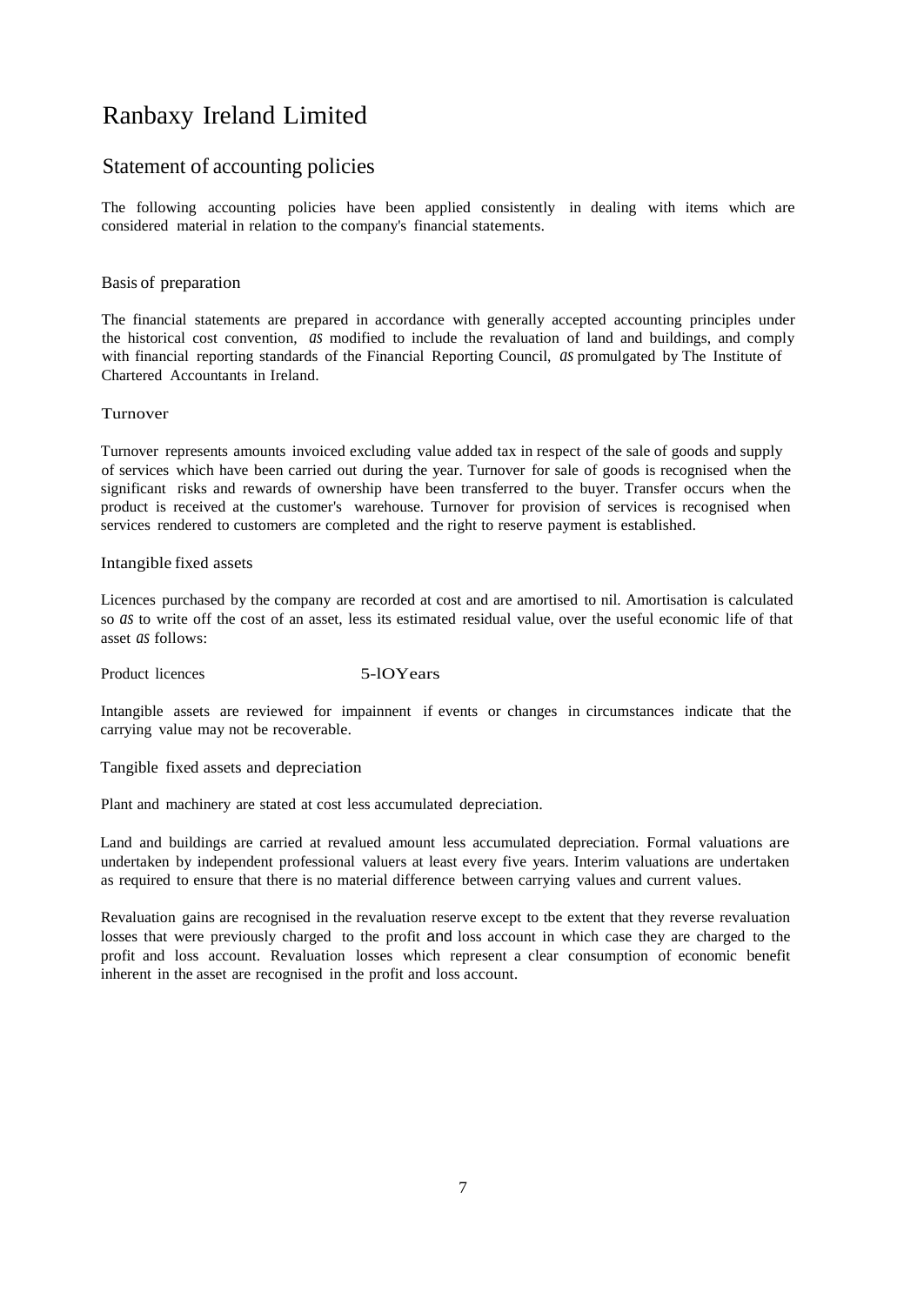### Statement of accounting policies*(continued)*

Tangible fixed assets and depreciation *(continued)*

Other revaluation losses are recognised:

- in the statement of total recognised gains and losses until the carrying amount reaches its depreciated historical cost; and
- thereafter, in the profit and loss account unless it can be demonstrated that the recoverable amount of the asset is gteater than its revalued amount, in which case the loss is recognised in the statement of total recognised gains and losses to the extent that the recoverable amount of the asset is gteater than its revalued amount.

The charge for depreciation is calculated to write down the cost of tangible fixed assets to their estimated residual values by equal annual instalments over their expected useful lives as follows:

| <b>Buildings</b>    | 50 Years Straight Line |
|---------------------|------------------------|
| Plant and machinery | 15 Years Straight Line |

The carrying values of tangible fixed assets are reviewed annually for impairment in periods if events or changes in circumstances indicate the carrying value may not be recoverable.

#### **Stocks**

Stocks are stated at the lower of cost and net realisable value. In the case of finished goods and work in progtess, cost is defined as the aggregate cost of raw material, direct labour and the attributable proportion of direct production overbeads.

Provision is made for slow moving, obsolete or defective stock where appropriate.

#### Pensions

The company operates a defined contribution scheme. Pension contributions for employees are charged to the profit and loss account as they become payable in accordance with the rules of the scheme. The assets of the scheme are held separately from those of the company in an independently administered fund.

#### Taxation

The charge for taxation is based on the profit for the year and takes into account taxation deferred because of timing differences between tbe treatment of certain items for taxation and accounting purposes.

Current tax is provided at amounts expected to be paid or recovered using the tax rates and laws that have been enacted or substantially enacted by the balance sheet date.

Deferred tax is recognised in respect of all timing differences that have originated but not reversed at the balance sheet date where transactions or events that result in an obligation to pay more tax in the future or a right to pay less tax in the future have occurred at the balance sheet date. Provision is made at the rates expected to apply when the timing differences reverse. Timing differences are differences between taxable profits and the results as stated in the financial statements that arise from the inclusion of gains and losses in tax assessments in periods different from those in which they are recognised in the financial statements.

A net deferred tax asset is regnrded as recoverable and therefore recognised onIy when, on the basis of all available evidence, it can be regarded as more likely than not that there will be suitable taxable profits from which the future reversal of the underlying timing differences can be deducted.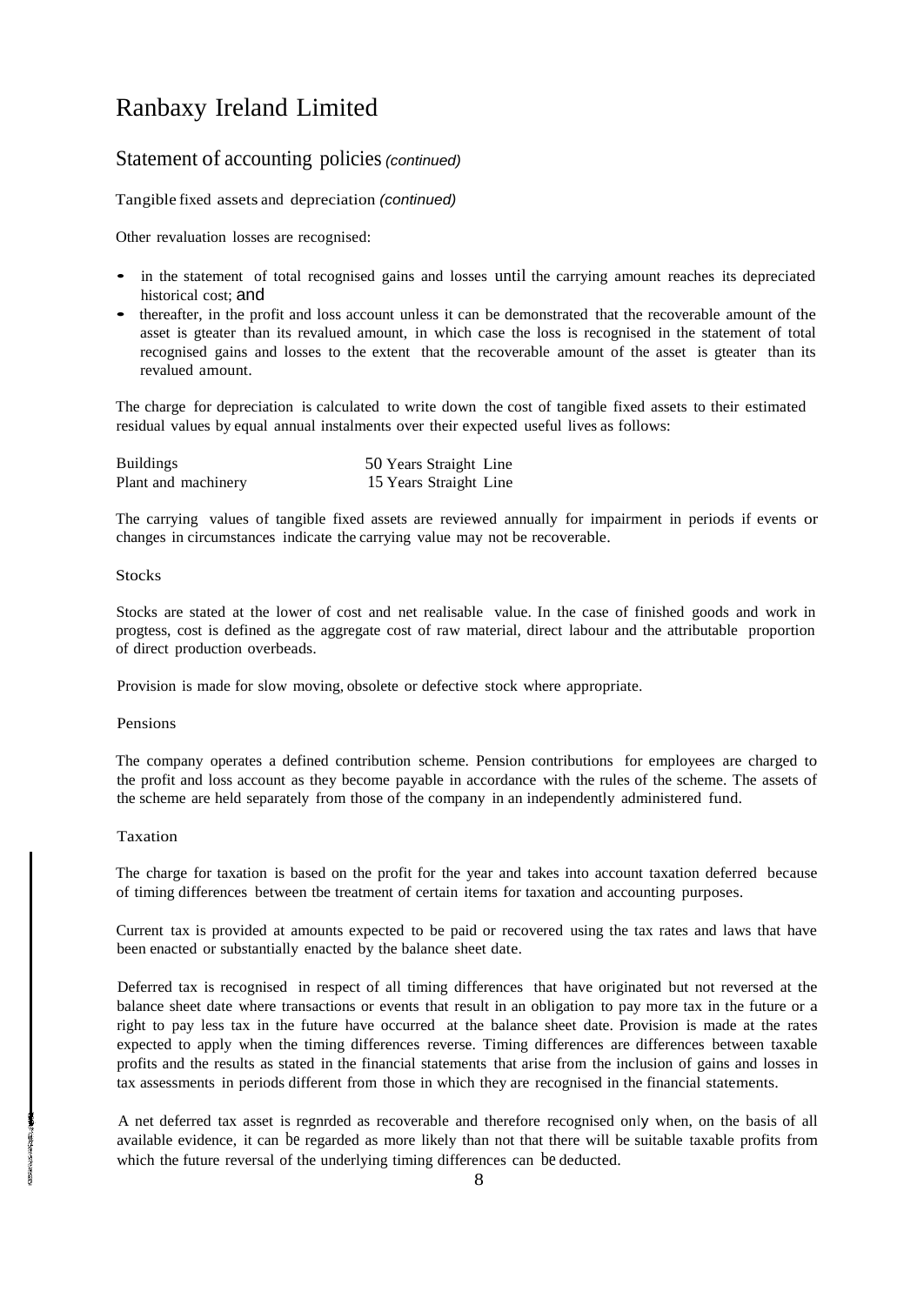### Statement of accounting policies*(cominued)*

### Foreign currencies

Transactions in foreign currencies are recorded at the rate ruling at the date of the transactions or at a contracted rate. The resulting monetary assets and liabilities are translated at the balance sheet rate or the contracted rate and the exchange differences are dealt with in the profit and loss account.

### Government grants

Government grants in respect of capital expenditure are treated as deferred income and are credited to the profit and loss account over the estimated useful life of the assets to which they relate.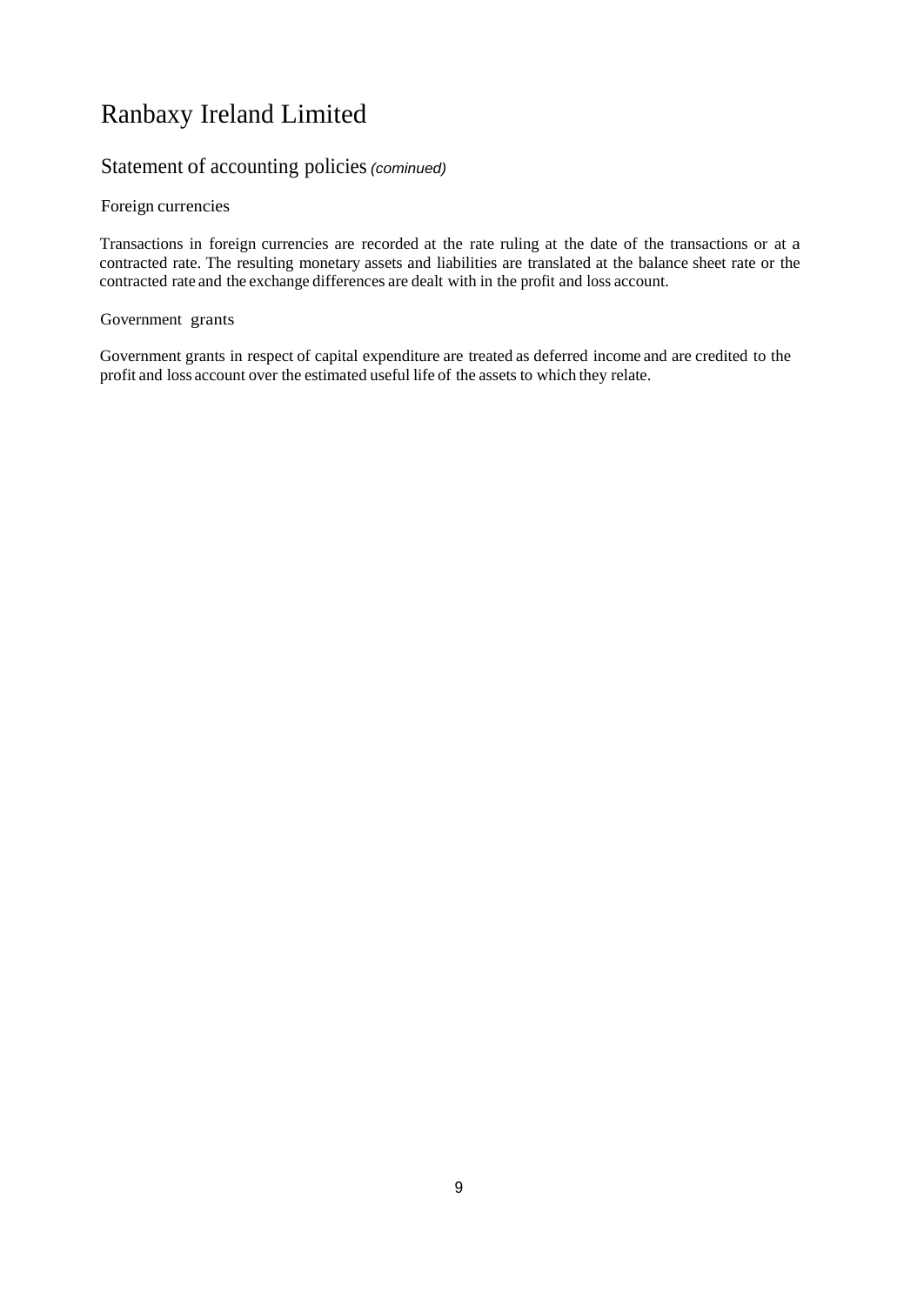### Profit and loss account

*forthe year ended 31 March 2015*

|                                                  | <b>Notes</b>   | Year ended<br>31 March<br>2015<br>€ | 15 month period<br>ended 31 March<br>2014<br>€ |
|--------------------------------------------------|----------------|-------------------------------------|------------------------------------------------|
| Turnover • continuing operations                 | 1              | 46,118,849                          | 60,377,410                                     |
| Cost of sales Gross                              |                | (29,074,546)                        | (37, 849, 527)                                 |
| profit Administration                            |                | 17,044,303                          | 22,527,883                                     |
| expenses                                         |                | (14,020,708)                        | (15,982,052)                                   |
| Operating profit continuing operations           | 2              | 3,023,595                           | 6,545,831                                      |
| Interest receivable and similar income           | $\mathfrak{Z}$ | 144,346                             | 66,257                                         |
| Profit on ordinary<br>activities before taxation |                | 3,167,941                           | 6,612,088                                      |
| Tax on profit on<br>ordinary activities          | 6              | (370, 877)                          | (836,372)                                      |
| Profit for the financial year/period             | 18             | 2,797,064                           | 5,775,716                                      |

The company had no gains or losses in the financial year or the preceding financial period other than those shown in the profit and loss account.

Orl;lehalf of the board

V.Sattanthan *Director*

I

*Director*

·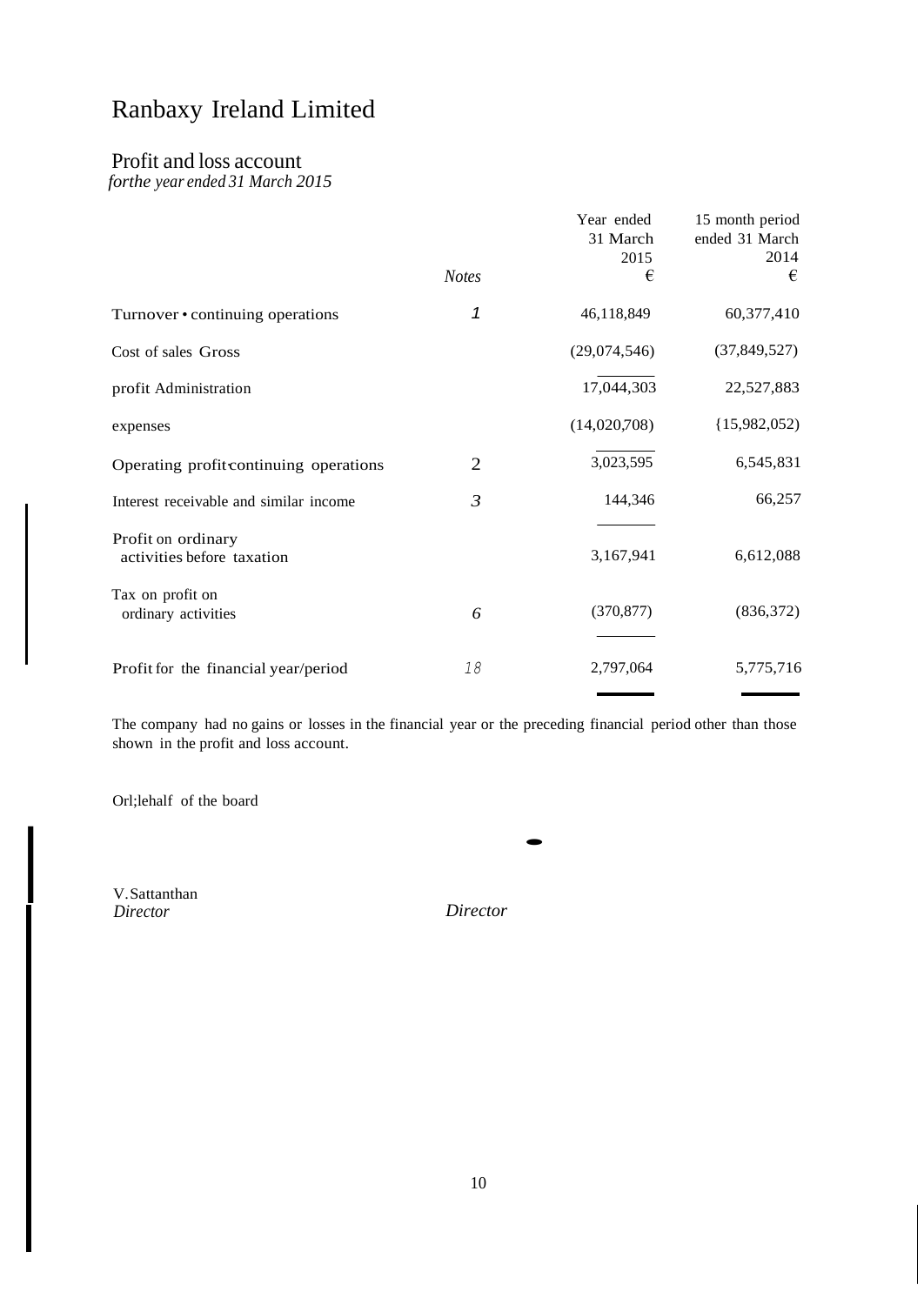### Balance sheet

*as at 31 March 20/5*

|                                                               |               | Year ended<br>31 March<br>2015 | Period ended<br>31 March<br>2014 |
|---------------------------------------------------------------|---------------|--------------------------------|----------------------------------|
|                                                               | <b>Notes</b>  | €                              | €                                |
| <b>Fixed assets</b><br>Tangible assets                        | 8             | 7,849,253                      | 7,862,063                        |
|                                                               |               | 7,849,253                      | 7,862,063                        |
| Current assets                                                |               |                                |                                  |
| <b>Stocks</b>                                                 | 9             | 4,509,735                      | 6,152,571                        |
| Debtors                                                       | $\sqrt{0}$    | 9,391,549                      | 9.543,478                        |
| Cash at bank and in hand                                      |               | 4,218,326                      | 2,134.424                        |
|                                                               |               | 18,119,610                     | 17,830,473                       |
| Creditors:<br>amounts falling<br>due within one year          | $\mathcal{U}$ | (7, 331, 529)                  | (7,795,982)                      |
| Net current assets                                            |               | 10,788,081                     | 10,034,491                       |
| Total assets less current<br>liabilities                      |               | 18,637,334                     | 17,896,554                       |
| Creditors:<br>amounts falling due<br>after more than one year | 12            | (363,008)                      | (382,016)                        |
| Provision for liabilities                                     | 15            | (255,956)                      | (293, 232)                       |
| Net assets                                                    |               | 18,018,370                     | 17,221,306                       |
| Capital and reserves                                          |               |                                |                                  |
| Called up share capital                                       | /6            | 7,111,465                      | 7,111,465                        |
| Revaluation reserve                                           | 17            | 1,294,853                      | 1,294,853                        |
| Capital redemption reserve                                    | 17            | 54,964                         | 54,964                           |
| Profit and loss account                                       | 17            | 9,557,088                      | 8,760,024                        |
| Shareholders' funds                                           | /8            | 18,018,370                     | 17,221,306                       |

 $V / V$ . Sattanthan

On behalf of the board *Director Director*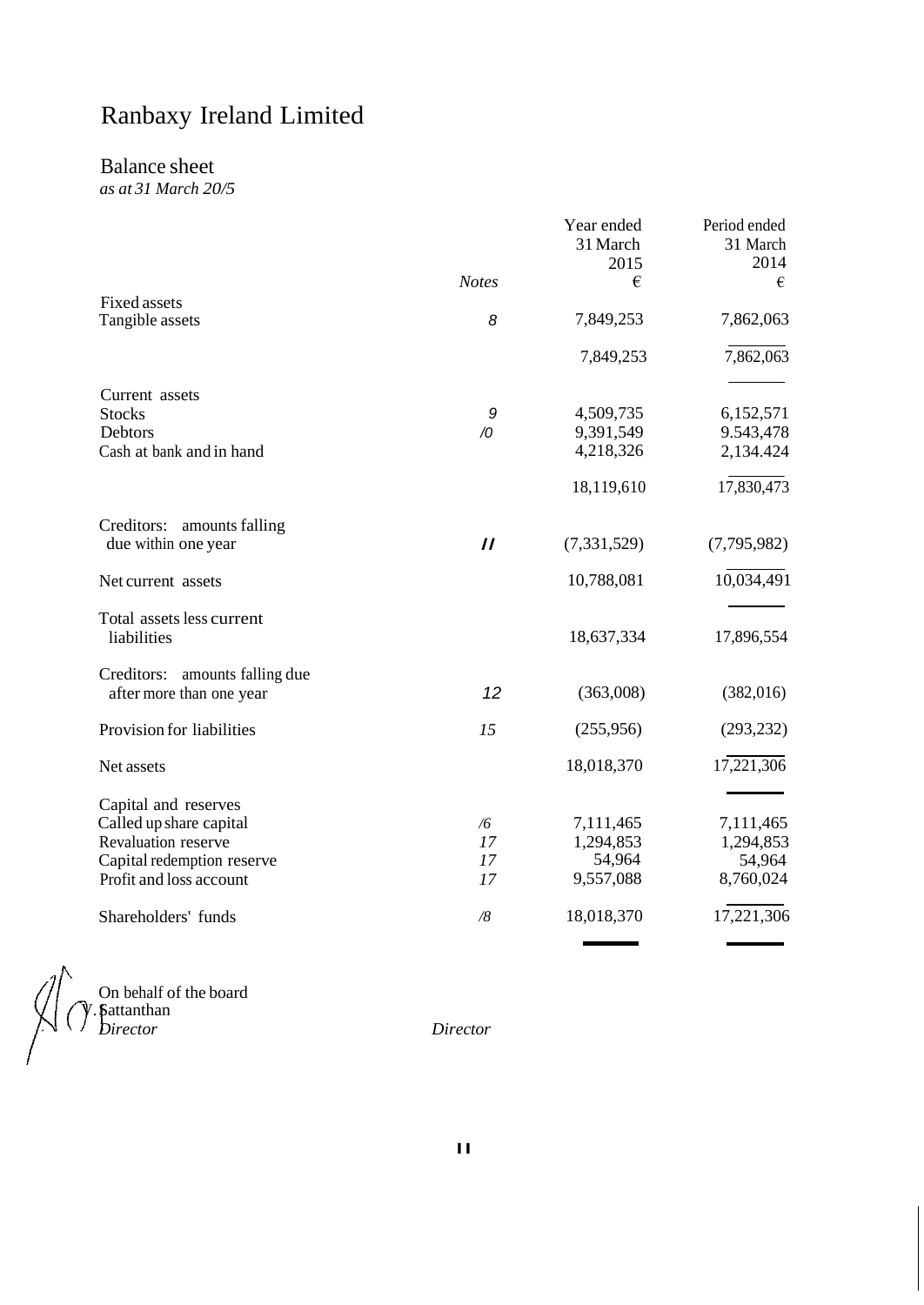### Cash flow statement

*for tire year ended 31 March 2015*

|                                                                                                                  | <b>Note</b> | Year ended<br>31 March<br>2015<br>€ | 15 month period<br>ended 31 March<br>2014<br>€ |
|------------------------------------------------------------------------------------------------------------------|-------------|-------------------------------------|------------------------------------------------|
| Net cash inflow from operating activities<br>Servicing of finance and returns on investments                     | 23          | 5,176,751                           | 2,661,640                                      |
| Interest and similar income received                                                                             |             | 144,346                             | 66,257                                         |
| Taxation<br>Corporation tax paid                                                                                 |             | (627, 671)                          | (674, 905)                                     |
| Capital expenditure<br>Payments to acquire tangible fixed assets<br>Receipts from sales of tangible fixed assets |             | (609, 524)                          | (754, 662)<br>35,944                           |
| Dividends paid                                                                                                   |             | (2,000,000)                         | (4,000,000)                                    |
| Net increase/(decrease) in cash                                                                                  |             | 2,083,902                           | (2,665,726)                                    |
| Reconciliation of net cash flow to movement in net funds<br>for tire year ended 31 March 2015                    |             |                                     |                                                |
| Increase/(decrease) in cash<br>Changes in net debt                                                               | 24<br>24    | 2,083,902                           | (2,667,609)<br>1,883                           |
| Net increase/ (decrease) in cash                                                                                 | 24          | 2,083,902                           | (2,665,726)                                    |
| Net cash at beginning of year                                                                                    | 24          | 2,134,424                           | 4,800,150                                      |
| Net funds at end of the year/period                                                                              | 24          | 4,218,326                           | 2,134,424                                      |

on behalf of theboard .Sattanthan *Director*

*Director*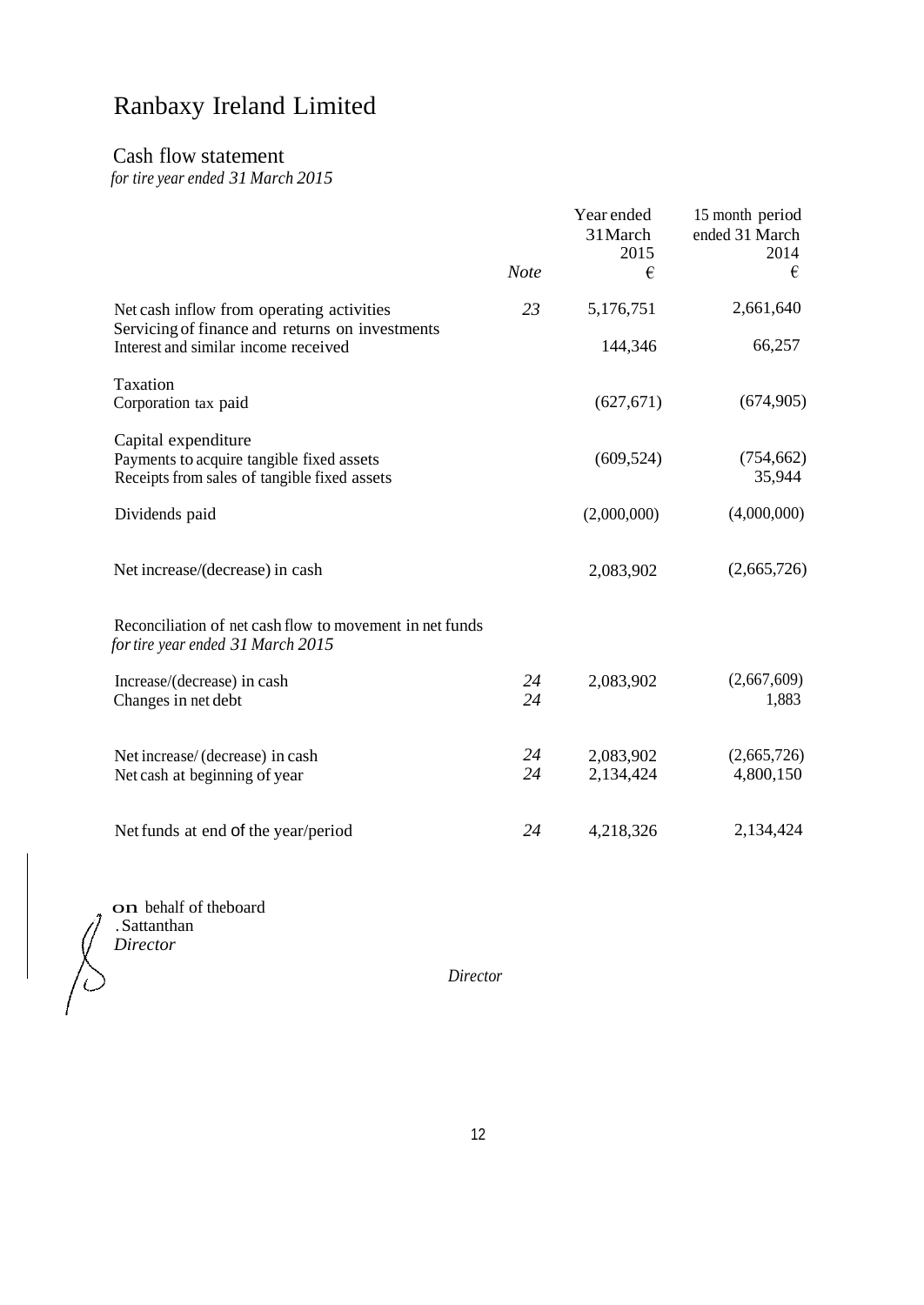### Notes

*forming part of tile financial statements*

1 Turnover

An analysis of turnover by class of business and geographic market has not been supplied as the directors believe this to be prejudicial to the interests of the company.

| $\overline{2}$ | Statutory and other information                                                                                                | Year ended<br>31 March<br>2015<br>€         | Period ended<br>31 March<br>2014<br>€       |
|----------------|--------------------------------------------------------------------------------------------------------------------------------|---------------------------------------------|---------------------------------------------|
|                | Operating profit is stated after charging/(crediting):                                                                         |                                             |                                             |
|                | Loss on disposal of fixed assets<br>Gain on foreign exchange<br>Depreciation of tangible assets<br>Government grants amortised | 19,571<br>(192, 437)<br>602,763<br>(19,008) | 18,068<br>(152, 334)<br>746,304<br>(23,760) |
|                | Auditor's remuneration<br>- audit of individual accounts<br>- other assurance services                                         | 30,000<br>12,000                            | 30,000<br>5,000                             |
| 3              | Interest received and other similar income                                                                                     | Year ended<br>31 March<br>2015<br>€         | Period ended<br>31 March<br>2014<br>€       |
|                | Bank interest receivable<br>Other income                                                                                       | 50,718<br>93,628                            | 66,257                                      |
|                |                                                                                                                                | 144,346                                     | 66,257                                      |
| $\overline{4}$ | Directors' remuneration and transactions                                                                                       | Year ended<br>31 March<br>2015<br>€         | Period ended<br>31 March<br>2014<br>€       |
|                | Salaries                                                                                                                       | 72,000                                      |                                             |

Details of Directors' interests in shares are provided in the Director's report.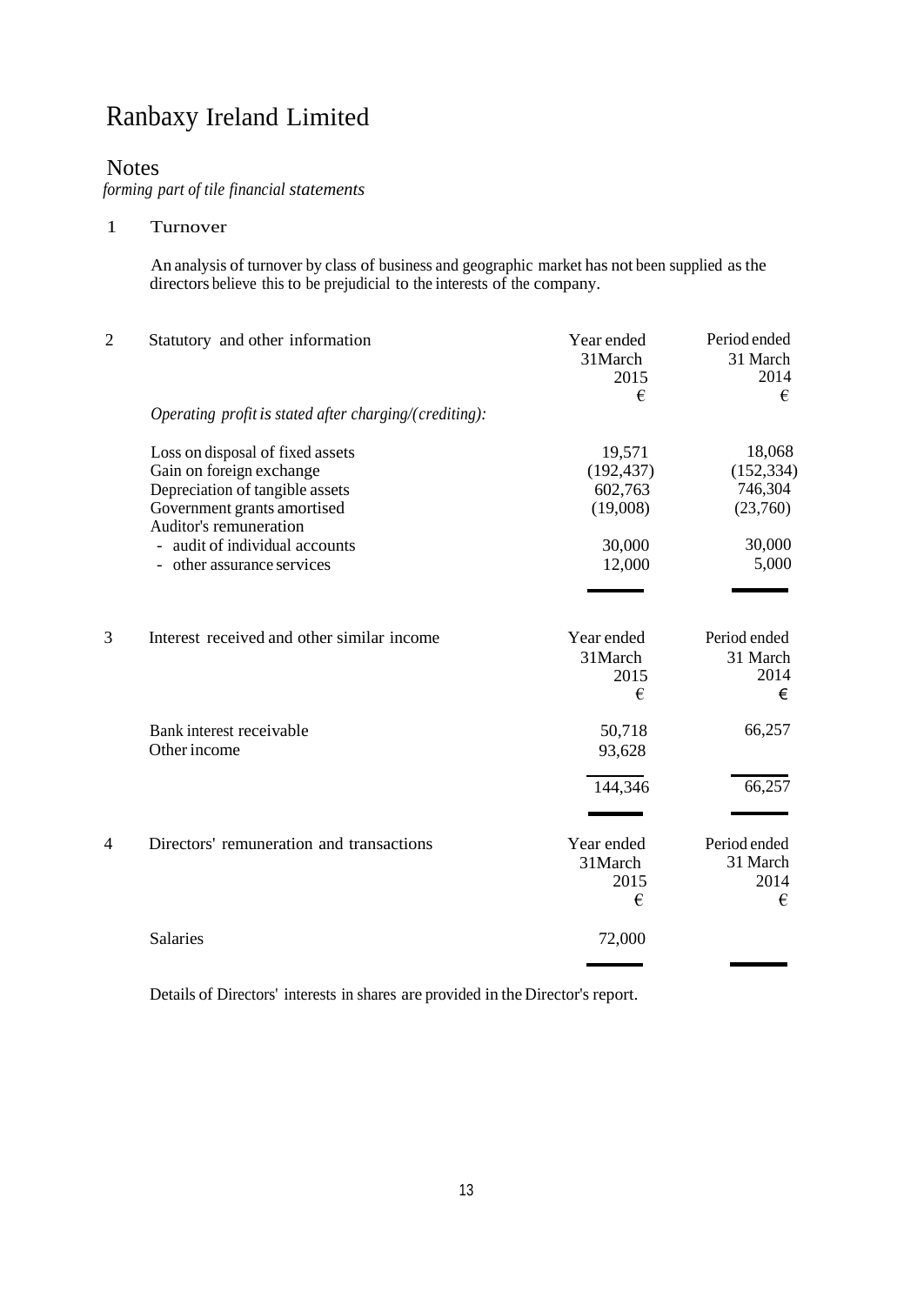### Notes*( cominued)*

### *5* Staff numbers and costs

The average number of persons employed by the company (including executive directors) during the period, analysed by category,was asfollows:

|                                      | Year ended | Period ended |
|--------------------------------------|------------|--------------|
|                                      | 31 March   | 31 March     |
|                                      | 2015       | 2014         |
| Number of employees                  |            |              |
| Administration                       | 19         | 17           |
| Laboratory technicians               | 22         | 22           |
| Production                           | 63         | 60           |
| Management                           | 10         | 9            |
|                                      | 114        | 108          |
|                                      |            |              |
| The aggregate payroll costs of these |            |              |
| persons were as follows:             |            |              |
|                                      | Year ended | Period ended |
|                                      | 31 March   | 31 March     |
|                                      | 2015       | 2014         |
|                                      | €          | €            |
| Wages and salaries                   | 4,774,495  | 4,575,115    |
| Social welfare costs                 | 506,799    | 486,906      |
| Pension costs (note 13)              | 53,557     | 49,598       |
|                                      | 5,334,851  | 5,111,619    |
|                                      |            |              |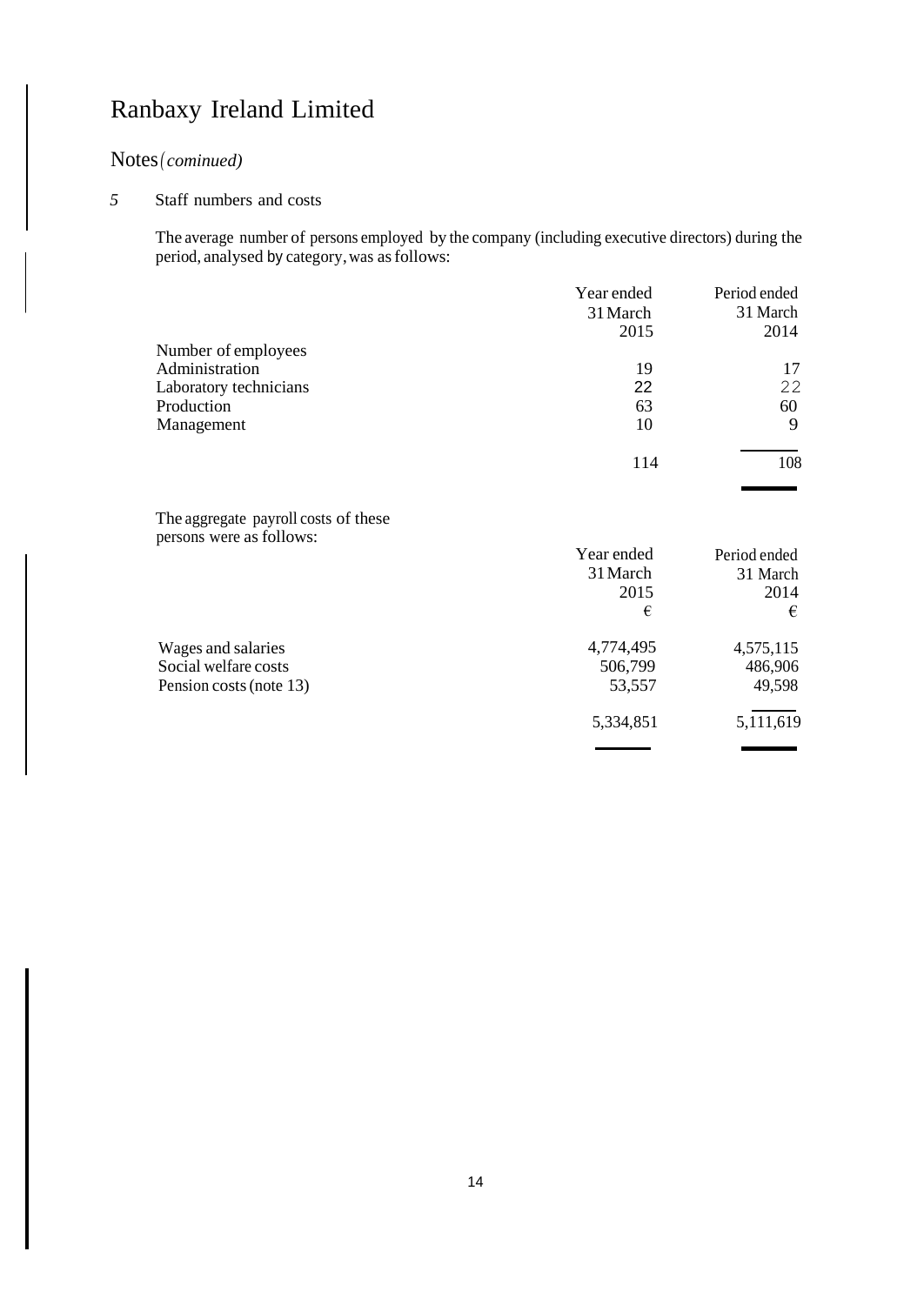## Notes *(continued)*

| 6 | Tax on profit on ordinary activities                                                                                                                                                                                                  | Year ended<br>31 March<br>2015<br>€ | Period ended<br>31 March<br>2014<br>€ |
|---|---------------------------------------------------------------------------------------------------------------------------------------------------------------------------------------------------------------------------------------|-------------------------------------|---------------------------------------|
|   | Current tax<br>Irish corporation tax on the profit for the<br>year/period on ordinary activities                                                                                                                                      | 408,153                             | 845,925                               |
|   | Total current tax                                                                                                                                                                                                                     | 408,153                             | 845,925                               |
|   | Deferred tax (see note 15)<br>Reversal of timing differences                                                                                                                                                                          | (37, 276)                           | (9, .553)                             |
|   | Tax on profit on ordinary activities                                                                                                                                                                                                  | 370,877                             | 836,372                               |
|   | Current tax reconciliation<br>Profit on ordinary activities before tax                                                                                                                                                                | 3,167,941                           | 6,612,088                             |
|   | Current tax at 12.50% (2014-12.50%)                                                                                                                                                                                                   | 395,993                             | 826,511                               |
|   | Effects of:<br>Difference between capital allowances and depreciation<br>Additional tax arising on profits chargeable at 25%<br>Amortisation (deductible)/not deductible for tax purposes<br>Expenses not deductible for tax purposes | 3,953<br>6,340<br>(2,376)<br>4,243  | 11,843<br>8,282<br>(2,970)<br>2,259   |
|   | Total current tax charge                                                                                                                                                                                                              | 408,153                             | 845,925                               |
| 7 | Dividends                                                                                                                                                                                                                             | Year ended<br>31 March<br>2015<br>€ | Period ended<br>31 March<br>2014<br>€ |
|   | Dividends paid on Ordinary Shares                                                                                                                                                                                                     | 2,000,000                           | 4,000,000                             |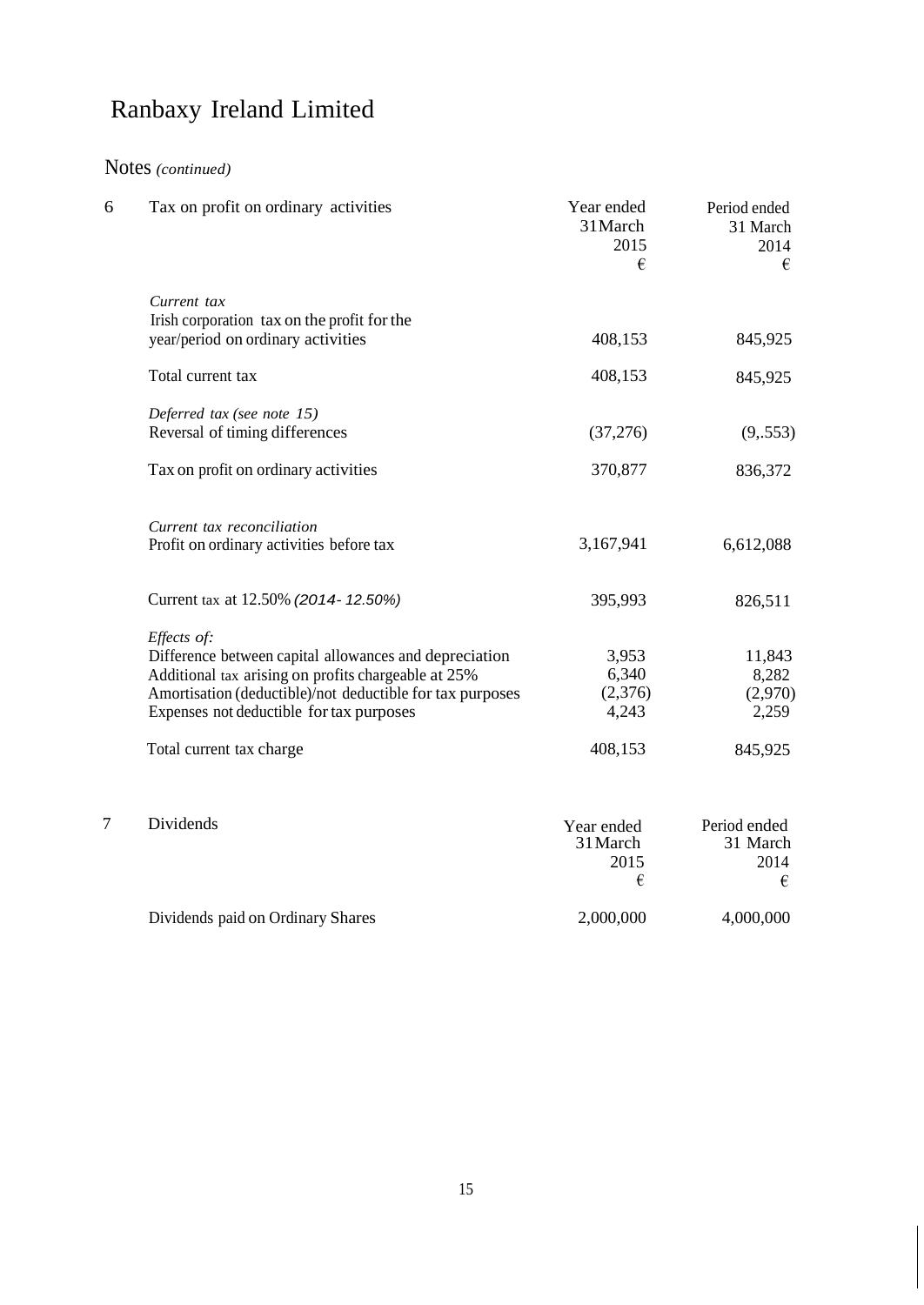### Notes *(continued)*

| 8 | Tangible lixed assets   | Freehold<br>land and<br>buildings | Plant and<br>machinery | <b>CIP</b> | Total      |
|---|-------------------------|-----------------------------------|------------------------|------------|------------|
|   | Cost or valuation       | €                                 | €                      | €          | €          |
|   | At beginning of year    | 3,864,457                         | 9,615,957              | 98,341     | 13,578,755 |
|   | Additions in year       |                                   | 312,384                | 297,140    | 609,524    |
|   | Disposals in year       |                                   | (372, 034)             |            | (372, 034) |
|   | <b>Transfers</b>        |                                   | 98,341                 | (98, 341)  |            |
|   | At end of year          | 3,864,457                         | 9,654,648              | 297,140    | 13,816,245 |
|   | Depreciation            |                                   |                        |            |            |
|   | At beginning of year    | 86,156                            | 5,630,536              |            | 5,716,692  |
|   | Charge for year         | 68,924                            | 533,839                |            | 602,763    |
|   | Eliminated on disposals |                                   | (352, 463)             |            | (352, 463) |
|   | At end of year          | 155,080                           | 5,811,912              |            | 5,966,992  |
|   | Net book vallle         |                                   |                        |            |            |
|   | At 31 March 2015        | 3,709;377                         | 3,842,736              | 297,140    | 7,849,253  |
|   |                         |                                   |                        |            |            |
|   | At 31 March 2014        | 3,778,301                         | 3,985,421              | 98,341     | 7,862,063  |
|   |                         |                                   |                        |            |            |

Freehold land ( $625,000$ ) which is not depreciated is included in land and buildings.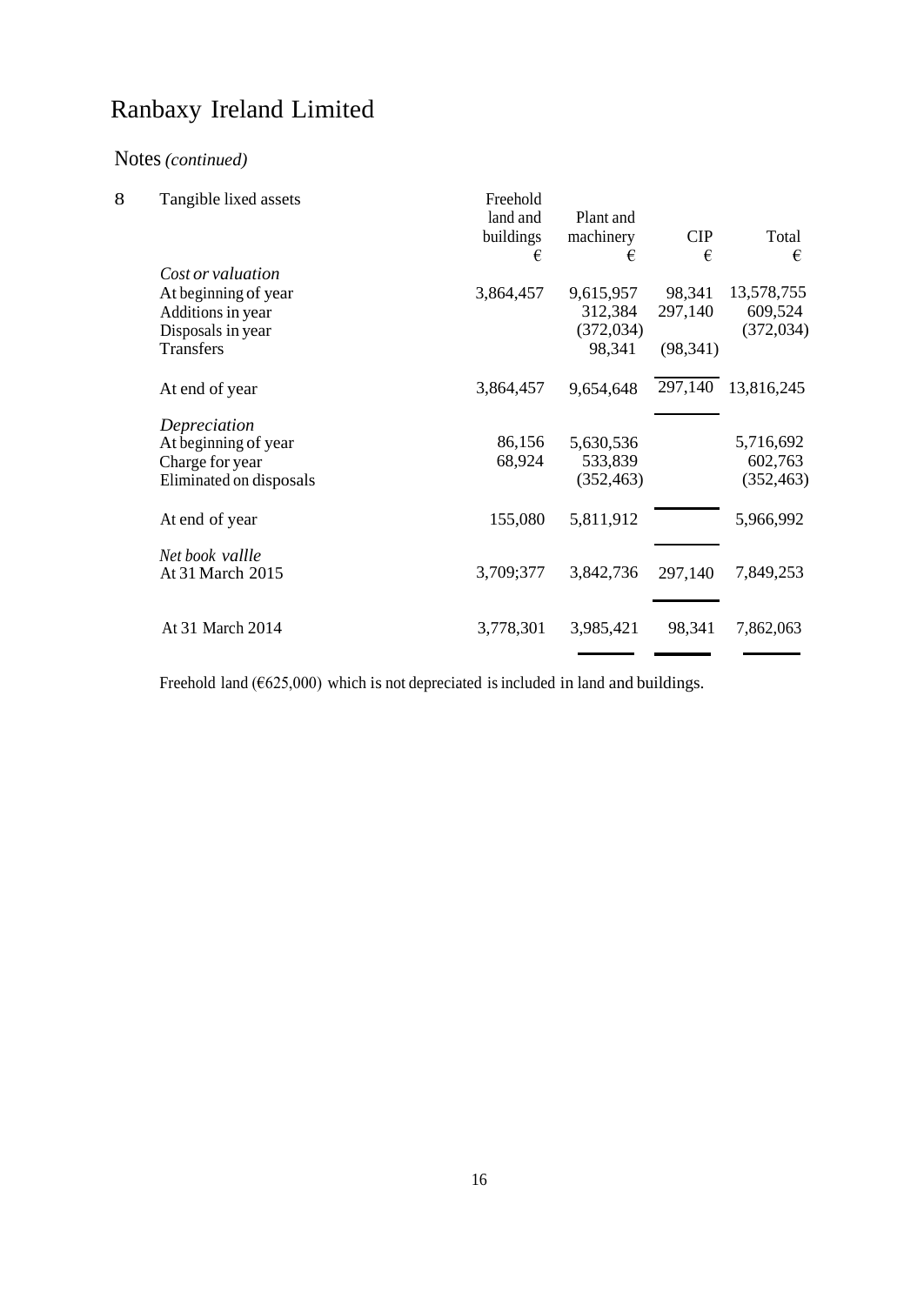### Notes *(continued}*

| Q | <b>Stocks</b>                 |           |           |
|---|-------------------------------|-----------|-----------|
|   |                               | 2015      | 2014      |
|   |                               | €         | €         |
|   | Raw materials and consumables | 2,734,362 | 3,604,356 |
|   | Work in progress              | 530,976   | 712,046   |
|   | Finished goods                | 1,244,397 | 1,836,169 |
|   |                               | 4,509,735 | 6,152,571 |
|   |                               |           |           |

There are no material differences between the replacement cost of stock and the balance sheet amounts.

### 10 Debtors

|                                     | 2015      | 2014      |
|-------------------------------------|-----------|-----------|
|                                     | €         | €         |
| Amounts falling due within one year |           |           |
| Trade debtors                       | 6,518,143 | 5,603,485 |
| Amounts owed by group undertakings  | 2,769,362 | 3,700,247 |
| Prepayments and accrued income      | 104,044   | 239,746   |
|                                     | 9,391,549 | 9,543,478 |
|                                     |           |           |

Amounts owed by group undertakings are payable on demand, unsecured and interest free.

### 11 Creditors:amountsfalling due within one year

|                                    | 2015      | 2014      |
|------------------------------------|-----------|-----------|
|                                    | €         | €         |
| Trade creditors                    | 1,774,483 | 1,145,609 |
| Other creditors                    | 561,139   | 957,028   |
| Amounts owed to group undertakings | 3,200,518 | 3,934,065 |
| Accruals                           | 1,487,267 | 1,358,586 |
| Corporation tax payable            | 69,057    | 288,575   |
| <b>PAYEIPRSI</b>                   | 239,065   | 112,119   |
|                                    | 7,331,529 | 7,795,982 |

Amounts owed to group undertakings are payable on demand, unsecured and interest free.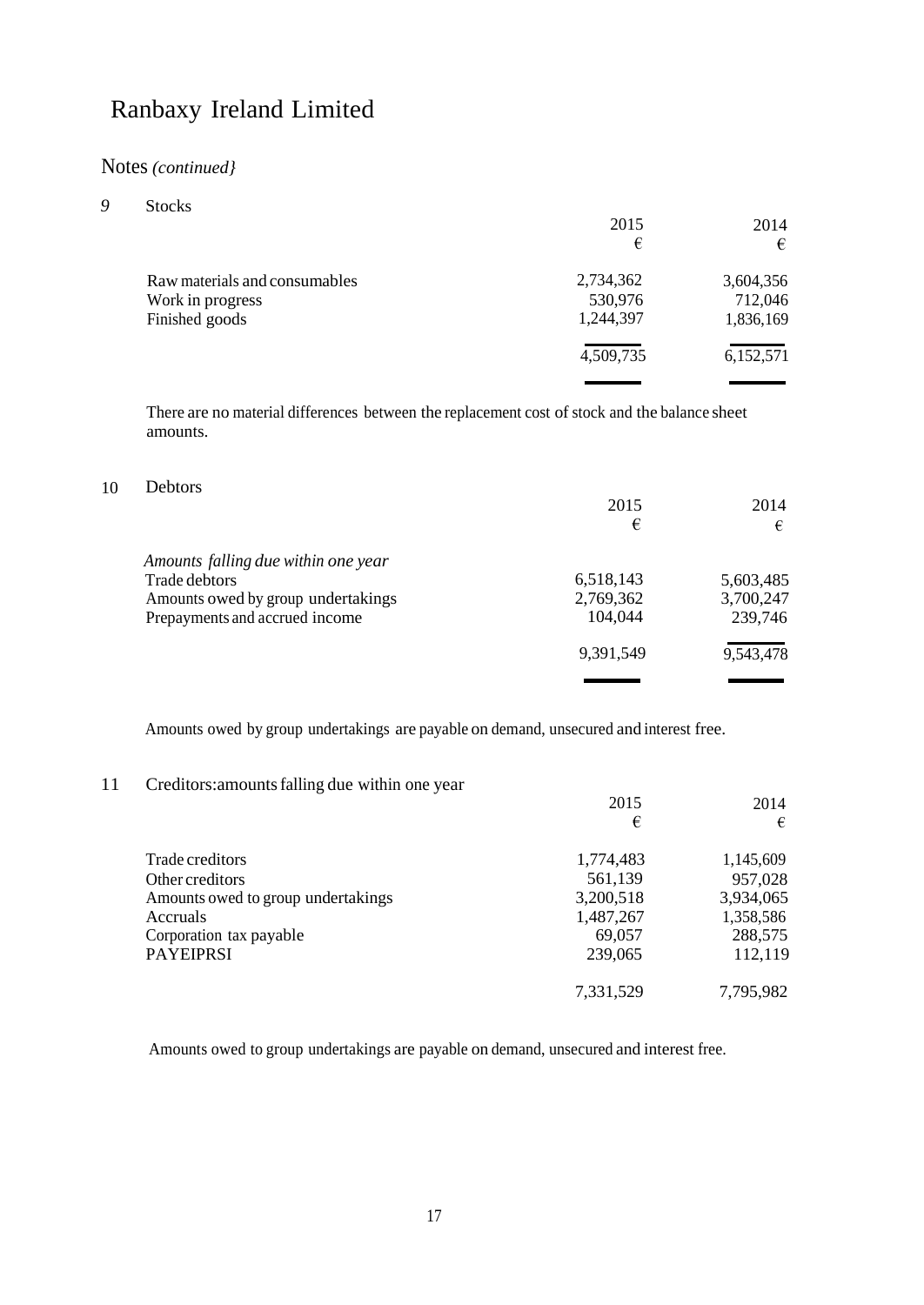### Notes *(colltinlled)*

| 12 | Creditors: amounts falling due after one year | 2015    | 2014<br>€ |  |
|----|-----------------------------------------------|---------|-----------|--|
|    | Government grants deferred (note 14)          | 363,008 | 382,016   |  |
|    |                                               |         |           |  |

#### 13 Pension information

The Company operates a defined contribution scheme. The assets of the scheme are held separately from those of the company in an independently administered fund. The pension charge for the year is €53,557 *(2014: €49.598).*

Contributions amounting to €445 *(2014: €1.512)* were payable to the scheme and are included in creditors.

#### 14 Government grants deferred

|    |                                              | 2015<br>€           | 2014<br>€           |
|----|----------------------------------------------|---------------------|---------------------|
|    | At beginning of year<br>Amortised in year    | 382,016<br>(19,008) | 405,776<br>(23,760) |
|    | At end of year                               | 363,008             | 382,016             |
| 15 | Provisions for liabilities-deferred taxation | 2015<br>€           | 2014<br>€           |
|    | At beginning of year<br>Movement during year | 293,232<br>(37,276) | 302.785<br>(9.553)  |
|    | At end of year                               | 255,956             | 293,232             |
|    |                                              |                     |                     |

The deferred tax liability above principally relates to timing differences between the accounting and tax basis for property, plant and equipment.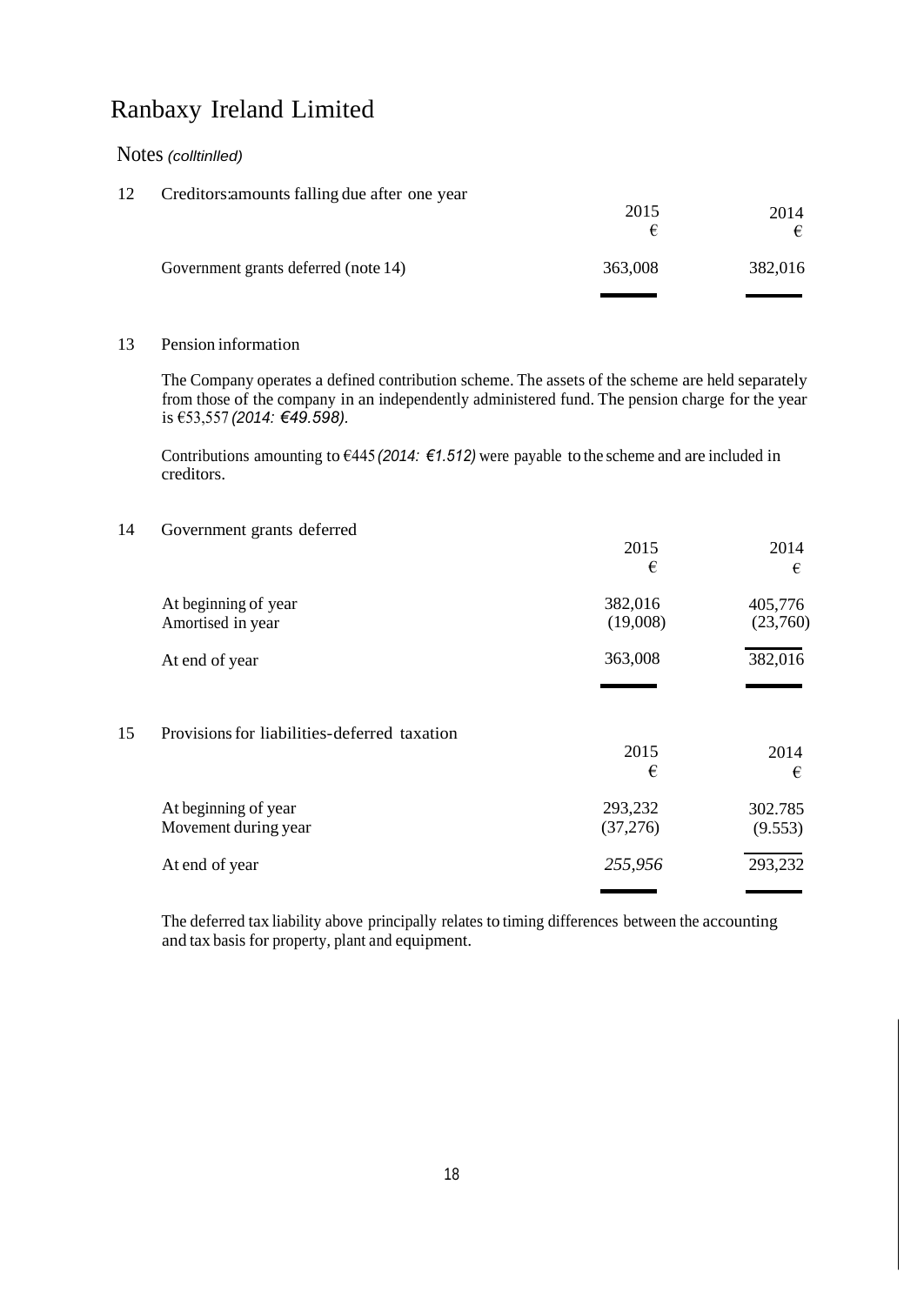### Notes *(continued)*

| 16 | Called up share capital                            |            |            |
|----|----------------------------------------------------|------------|------------|
|    |                                                    | 2015       | 2014       |
|    |                                                    | €          | €          |
|    | Authorised                                         |            |            |
|    | 10,000,000 ordinary shares of $\epsilon$ 1.26 each | 12,600,000 | 12.600,000 |
|    |                                                    |            |            |
|    | Allotted, called up and fully paid equity          |            |            |
|    | 5,644,020 ordinary shares of $\epsilon$ 1.26 each  | 7,111,465  | 7,11!,465  |

| 17 | Reserves                                    | Revaluation<br>reserve | Profit<br>and loss<br>account | Capital<br>redemption<br>reserve | Total                   |
|----|---------------------------------------------|------------------------|-------------------------------|----------------------------------|-------------------------|
|    |                                             | €                      | €                             | €                                | €                       |
|    | At beginning of year<br>Profit for the year | 1,294,853              | 8,760,024<br>2,797,064        | 54,964                           | 10,109,841<br>2,797,064 |
|    | Dividend paid                               |                        | (2,000,000)                   |                                  | (2,000,000)             |
|    | At end of year                              | 1,294,853              | 9,557,088                     | 54.964                           | 10,906,905              |

The re-nominalisation of tbe company's share capital from ordinary shares of  $\epsilon$ 1.269738 each to  $\epsilon$ 1.26 each, on 31 December 2001, resulted in a transfer of €54,964 from share capital to the capital redemption reserve fund.

#### 18 Reconciliation of movementsin shareholders' funds

|                               | 2015        | 2014        |
|-------------------------------|-------------|-------------|
|                               | €           | €           |
| Opening shareholders' funds   | 17,221,306  | 15,445,590  |
| Profit for the financial year | 2,797,064   | 5,775,716   |
| Dividend paid                 | (2,000,000) | (4,000,000) |
| Closing shareholders' funds   | 18,018,370  | 17,221,306  |
|                               |             |             |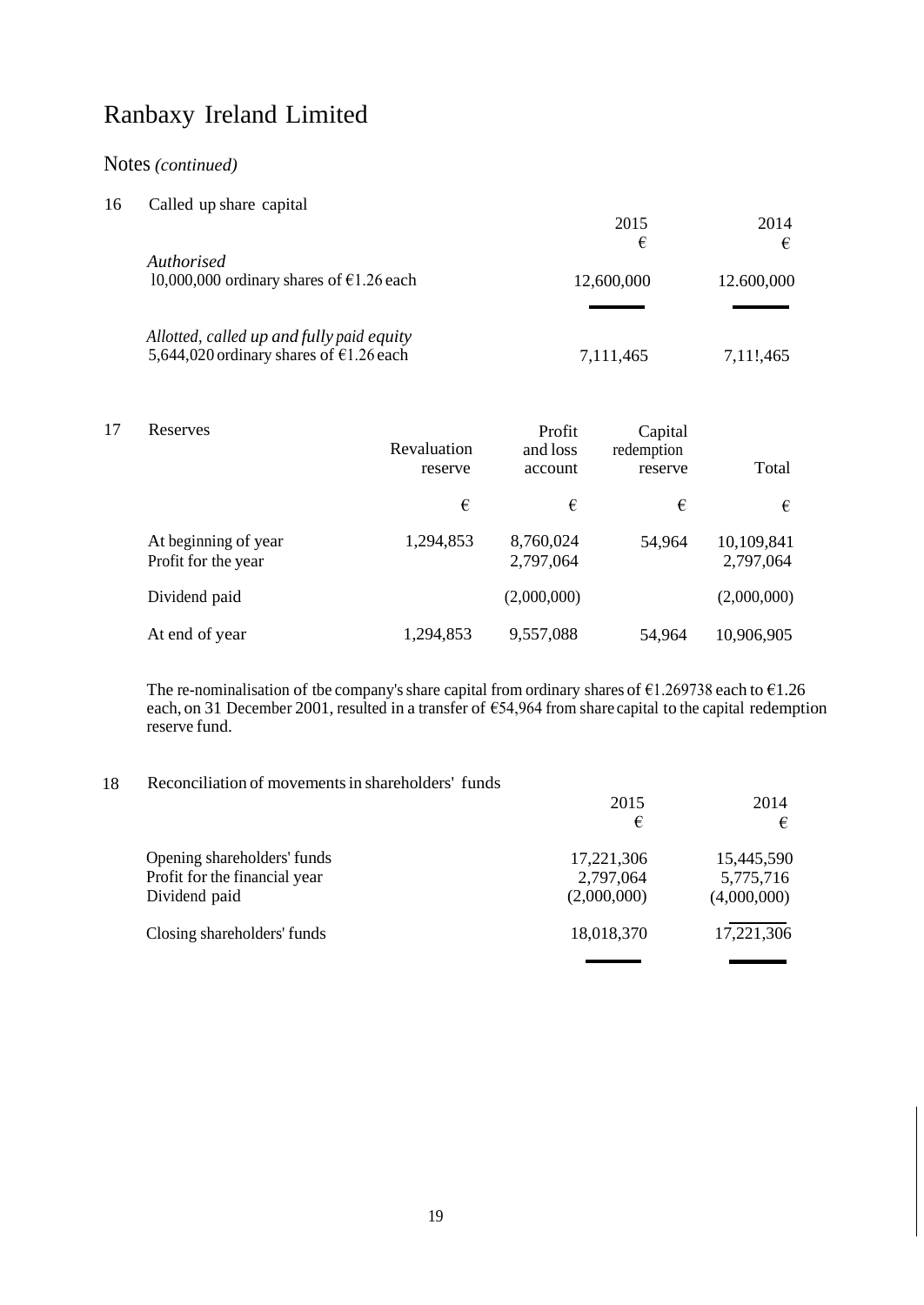Notes*( cominued)*

| 19 | Capital commilments |
|----|---------------------|
|----|---------------------|

|                                                                                                                           | 2015<br>€ | 2014<br>€ |
|---------------------------------------------------------------------------------------------------------------------------|-----------|-----------|
| Future capital expenditure approved by the directors but<br>not provided for in these financial statements is as follows: |           |           |
| Contracted                                                                                                                | 124,500   | 115,304   |
|                                                                                                                           |           |           |

#### 20 Contingent liabilities

There are no contingencies at the balance sheet date that required provision or disclosure by the company.

### 21 Related party transactions

The company has availed of the exemption in FRS 8 - Related Party disclosures from the requirement to disclose details of transactions with fellow group undertakings. Other than transactions with related group undertakings there are no related party transactions requiring disclosure.

### 22 Ultimate parent undertaking

On the 25th March 2015, Ranbaxy Laboratories Limited, which was the company's ultimate parent company, became a subsidiary of Sun Pharmaceuticals Industries Limited.Ranbaxy Ireland Limited is a wholly owned subsidiary of Ranbaxy (Netherlands) BV a company registered in the Netherlands, whose ultimate parent company is Sun Pharmaceutical Industries Ltd based in SPARC,Tandalja, Baroda, Gujarat, India, PIN -390020.

The smallest and largest group in which the results of the company are consolidated is that of Sun Pharmaceutical Industries Ltd., incorporated in India. The consolidated financial statements of this group are available to the public and may be obtained from the Company Secretary at the Sun Pharma Advanced Research Centre (SPARC),Tandalja, Akota Road, Vadodra-390020, Gujarat, India.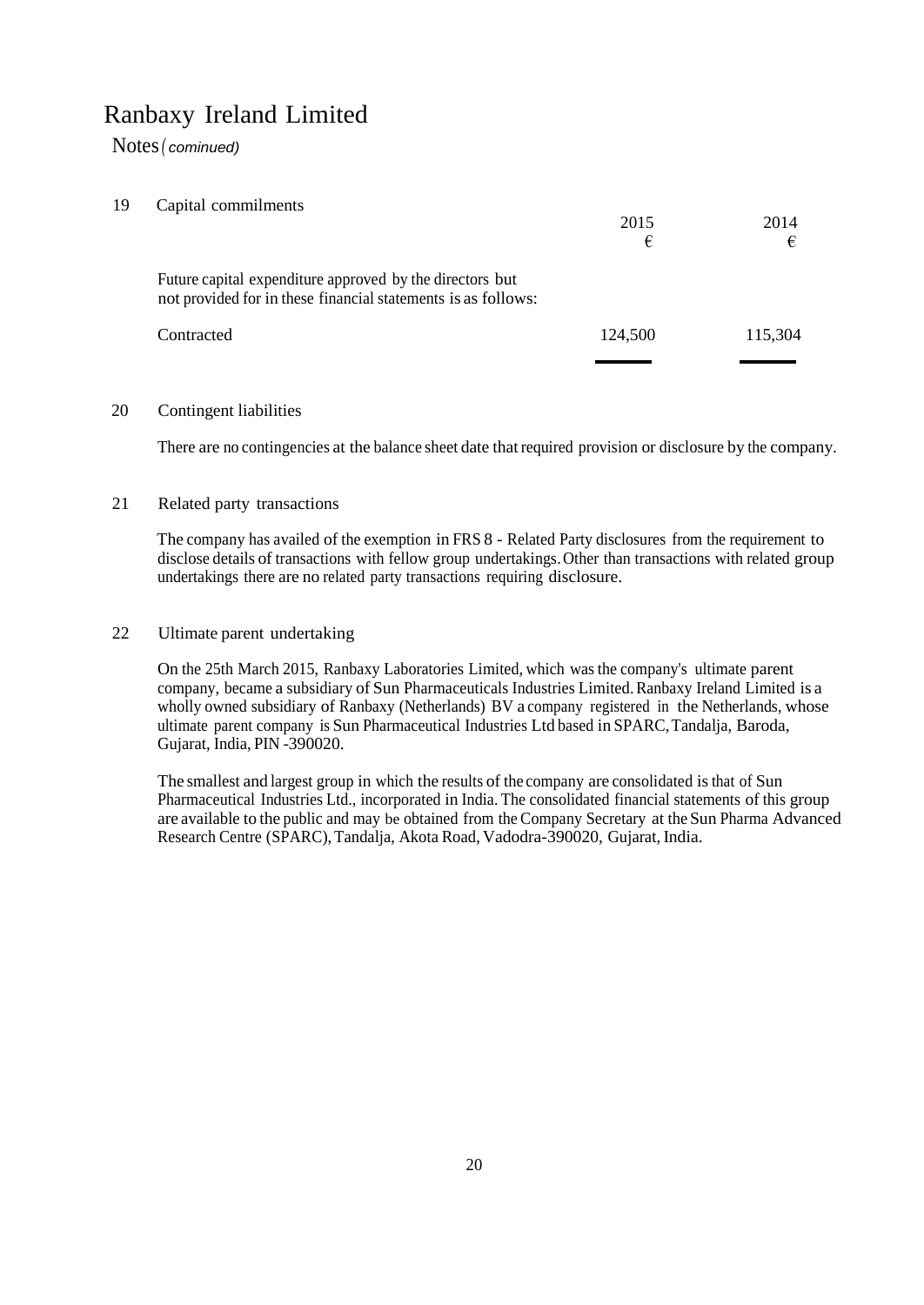### Notes*(continued)*

23 Reconciliation of operating profit to net cash infiow from operating activities

|    | $\frac{1}{2}$                             |           | 2015       | 2014        |
|----|-------------------------------------------|-----------|------------|-------------|
|    |                                           |           | €          | €           |
|    | Operating profit                          |           | 3,023,595  | 6,545,831   |
|    | Depreciation of tangible fixed assets     |           | 602,763    | 746,304     |
|    | Loss on disposal of tangible fixed assets |           | 19,571     | 18,068      |
|    | Decrease/(increase) in stocks             |           | 1,642,836  | (2,221,315) |
|    | Decrease in operating debtors             |           | 151,929    | 277,537     |
|    | Decrease in operating creditors           |           | (244, 935) | (2,681,025) |
|    | Government grants released                |           | (19,008)   | (23,760)    |
|    | Net cash inflow from operating activities |           | 5,176,751  | 2,661,640   |
|    |                                           |           |            |             |
| 24 | Analysis of changes in net funds          |           |            |             |
|    |                                           | At31Marcb |            | At31 March  |
|    |                                           | 2014      | Cashfiow   | 2015        |
|    | Cash at bank and in hand                  | 2,134,424 | 2,083,902  | 4,218,326   |
|    |                                           |           |            |             |
|    |                                           | 2,134,424 | 2,083,902  | 4,218,326   |
|    |                                           |           |            |             |

### 25 Approval of financial statements

The directors approved the financial statements on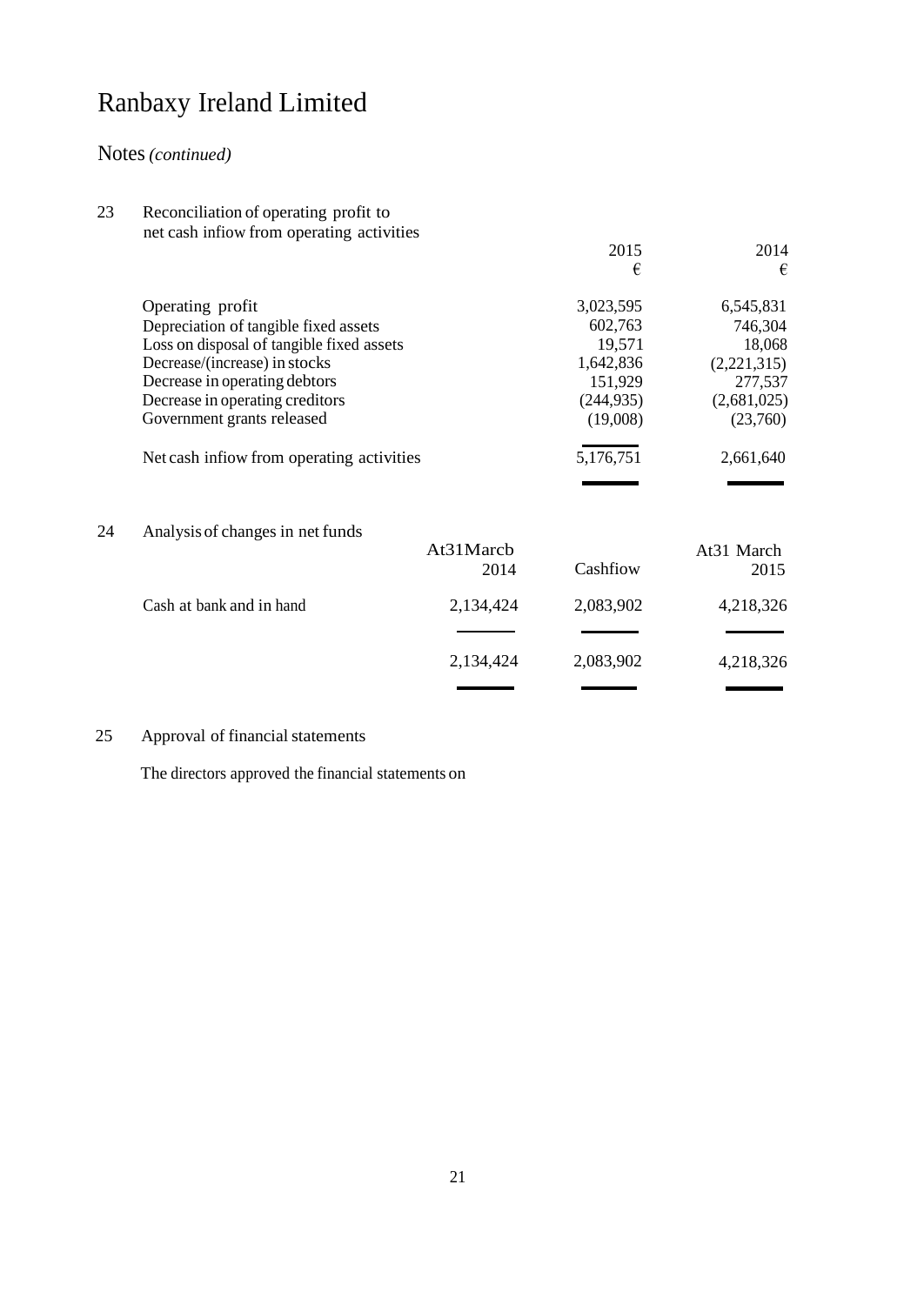### **Appendix**

These appendices are for the directors only and do not form part of the Audited Statutory Financial Statements.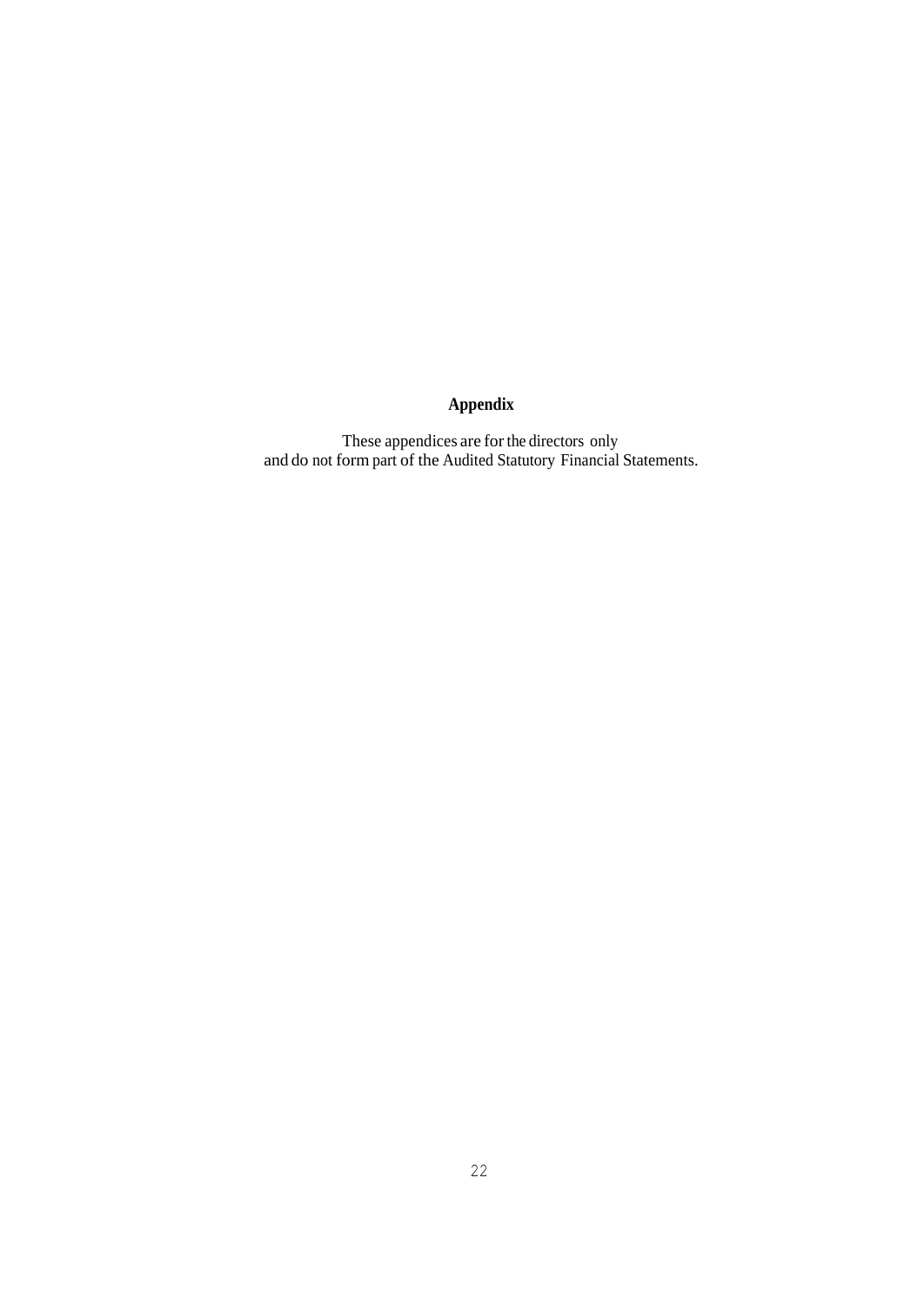## Appendix I

 $\mu$ *Petailed profit and loss account* 

|                                                        | Year ended |               |  | 15 month period ended 31 |              |
|--------------------------------------------------------|------------|---------------|--|--------------------------|--------------|
| P&L Ended on 31 March 2015                             |            | 31 March 2015 |  | March 2014               |              |
|                                                        | €          | €             |  | €                        | €            |
| <b>Turnover</b>                                        |            | 46.118.849    |  |                          | 60,337.410   |
|                                                        |            |               |  |                          |              |
| Cost of Sales                                          |            |               |  |                          |              |
| Cost of Sales                                          | 27.382.029 |               |  | 36.541,085               |              |
| Production and packaging labour costs                  | 1.692.517  |               |  | 1.302.442                |              |
|                                                        |            | (29.074546)   |  |                          | (37.849.5271 |
| <b>Gross Profit</b>                                    |            | 17.044.303    |  |                          | 22527.883    |
|                                                        |            |               |  |                          |              |
| Overheads                                              |            |               |  |                          |              |
| <b>Wages and Salaries</b>                              | 3.081.981  |               |  |                          | 3.274.231    |
| <b>Employers PRSI</b>                                  | 506.799    |               |  |                          | 486.096      |
| <b>Staff pension contributions</b>                     | 53551      |               |  |                          | 49,598       |
| <b>Repairs and maintenance</b>                         | 328.595    |               |  |                          | 242.722      |
| <b>Environmental disposal</b>                          | 73.081     |               |  |                          | 82.065       |
| <b>Travel and subsistence</b>                          | 25.324     |               |  |                          | 25.157       |
| Telephone and communication                            | 10.922     |               |  |                          | 14.214       |
| <b>Printing and stationery</b>                         | 15.884     |               |  |                          | 15.002       |
| Staff training                                         | 11.583     |               |  |                          | 5,849        |
| Staff welfare                                          | 44.930     |               |  |                          | 25.137       |
| <b>Entertainment</b>                                   | 2.305      |               |  |                          | 1.574        |
| Postage                                                | 8.170      |               |  |                          | 10.873       |
| Legal and Heat                                         | 240,588    |               |  |                          | 248.415      |
| Rates                                                  | 42579      |               |  |                          | 52.916       |
| <b>Insurance</b>                                       | 112.716    |               |  |                          | 112.112      |
| <b>Subscriptions</b>                                   | 4.018      |               |  |                          | 5.744        |
| Assets and debts written off                           | 19569      |               |  |                          | 19,919       |
| Laboratory chemicals and protective<br><b>Clothing</b> | 47.287     |               |  |                          | 45.645       |
| Product Packing Development Expenses                   | 74524      |               |  |                          | 154.185      |
| Licence maintenance fees                               | 259.840    |               |  |                          | 169.131      |
| Commission                                             | 1.156      |               |  |                          |              |